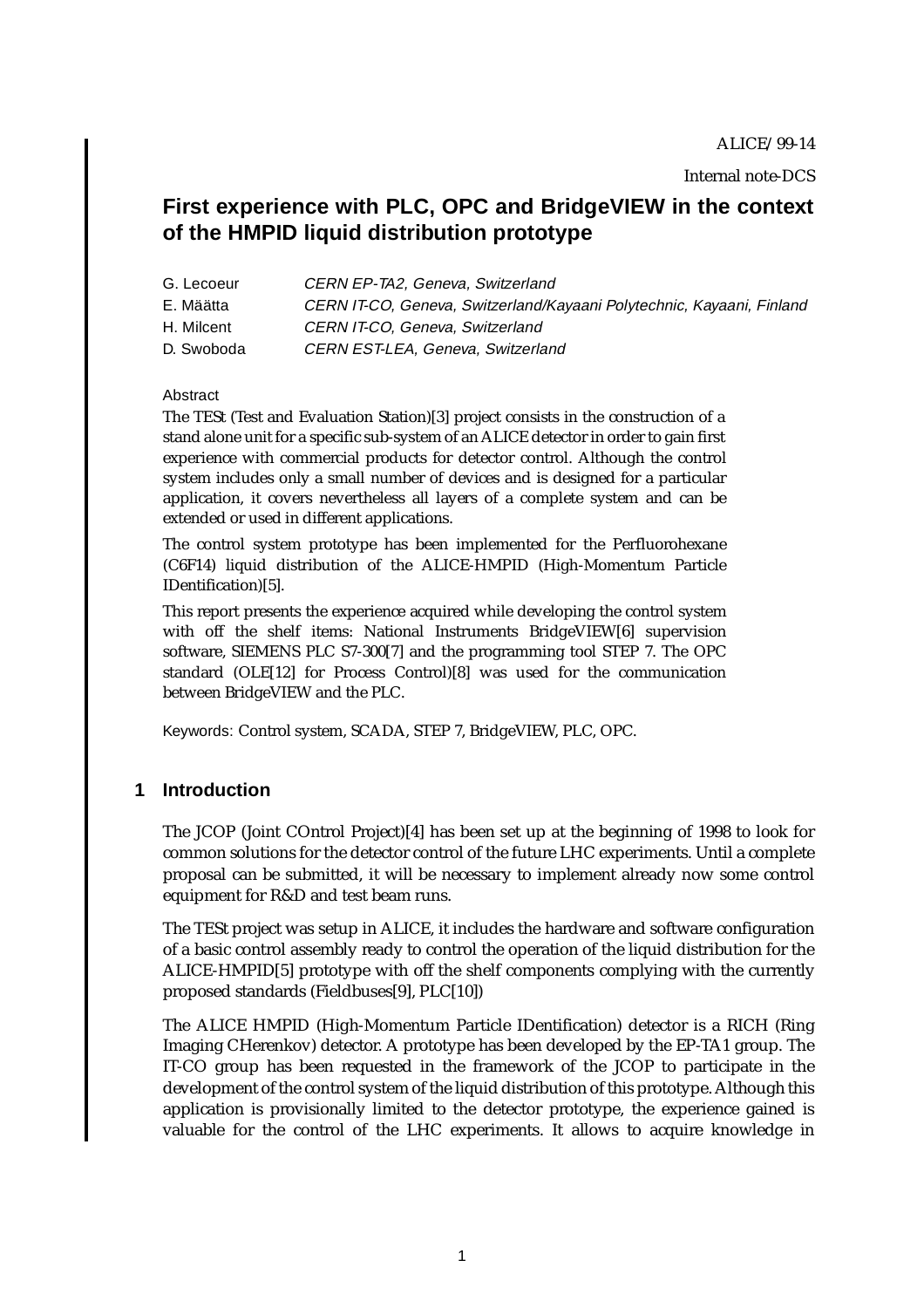industrial technologies such as PLCs, programming tools and OPC for data exchange with the supervisory software.

The technologies selected will be described in detail and an appreciation of the development will be given.

# **2 HMPID liquid distribution prototype**

The liquid distribution of the prototype (Figure 1) is a simplified version of the system required for the final HMPID detector.



**Figure 1:** The HMPID C6F14 liquid distribution prototype.

The software architecture for the HMPID prototype includes two distinct layers:

- the process control level at which the actuator and sensor hardware are accessed and the automatic control (closed loop control system) for the liquid distribution is performed
- the supervisory level including Human Machine Interface (HMI), logging, archiving, security and trending.

Both layers can be operated completely independent from each other.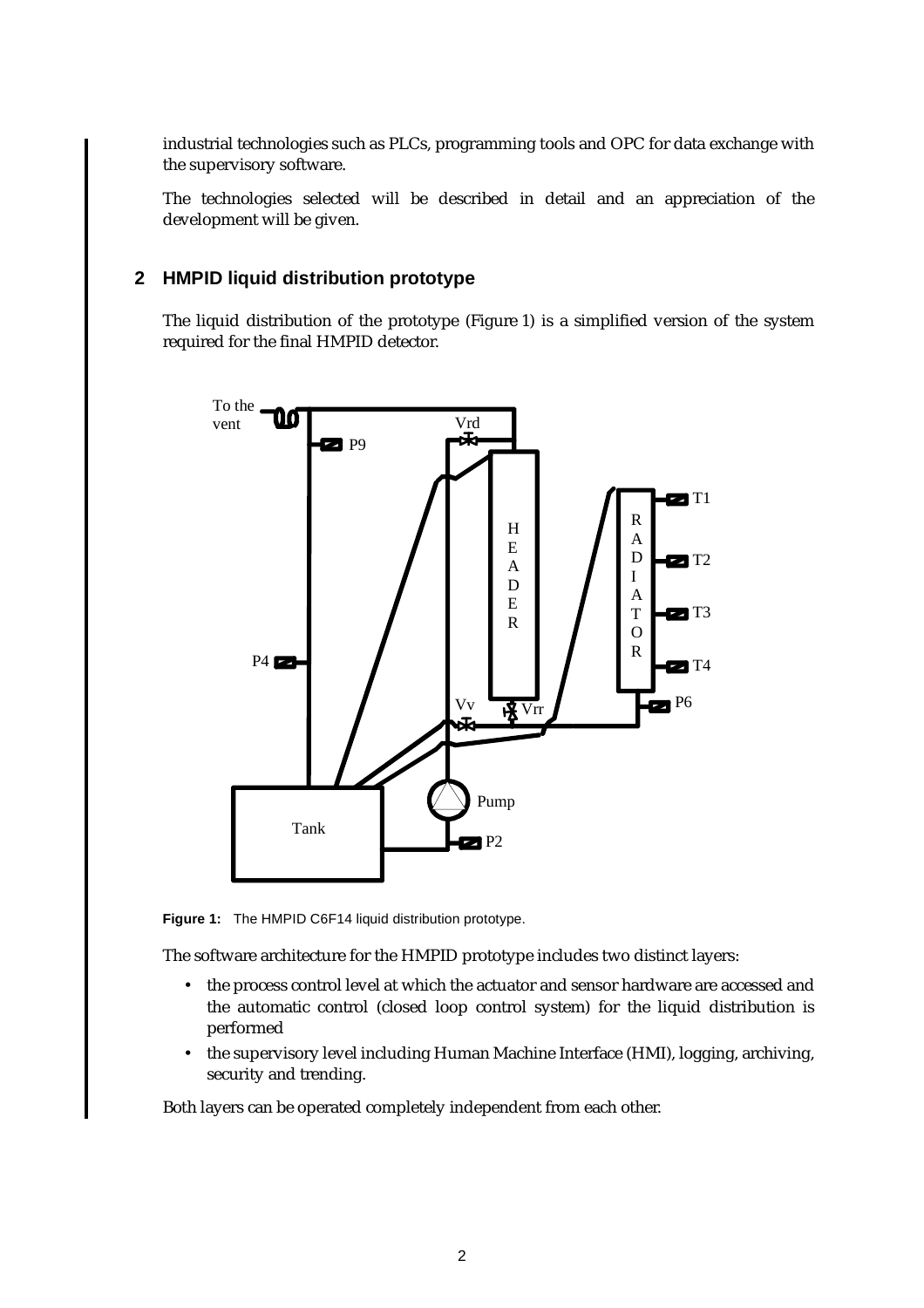# **3 Selected technologies**

The purpose of the TESt project was to look at off the shelf components to implement this process and supervisory control. The following technologies were used in the HMPID liquid distribution prototype:

- BridgeVIEW for the supervisory layer
- SIEMENS PLC for process control layer
- OPC as a standard interface.

#### **3.1 BridgeVIEW**

BridgeVIEW is a SCADA (Supervisory Control And Data Acquisition) software tool that includes real-time process monitoring, alarm handling, event logging, real-time and historical trending, on-line configuration and also control interfaces in form of OPC clients. A graphical programming language is provided for the development of the SCADA application and the HMI (Human Machine Interface) interface.

BridgeVIEW has a tag-based architecture. A tag is a connection to a physical I/O point or a derived parameter and is acquired by Servers. An event is anything that happens to a tag or to the BridgeVIEW engine in general (Figure 2).



**Figure 2:** BridgeVIEW architecture.

The BridgeVIEW Engine is the heart of the system. It is the interface between the Servers and the HMI. The Engine exchanges tags with the user process and parameter values with the Servers via input/output queues. It updates a RTDB (Real-Time Data Base) each time a tag value changes by more than its dead-band (Figure 8) and logs possible events (alarm events or operator events). The engine, runs as a separate task completely independent from the HMI application and the Servers.

BridgeVIEW contains a large number of VIs (Virtual Instruments) to implement the registration of the Server and the communication between the Server and the engine. This allows an easy development of VI-based Servers in G code. The VI-based Server and the engine share the same thread in the run-time environment.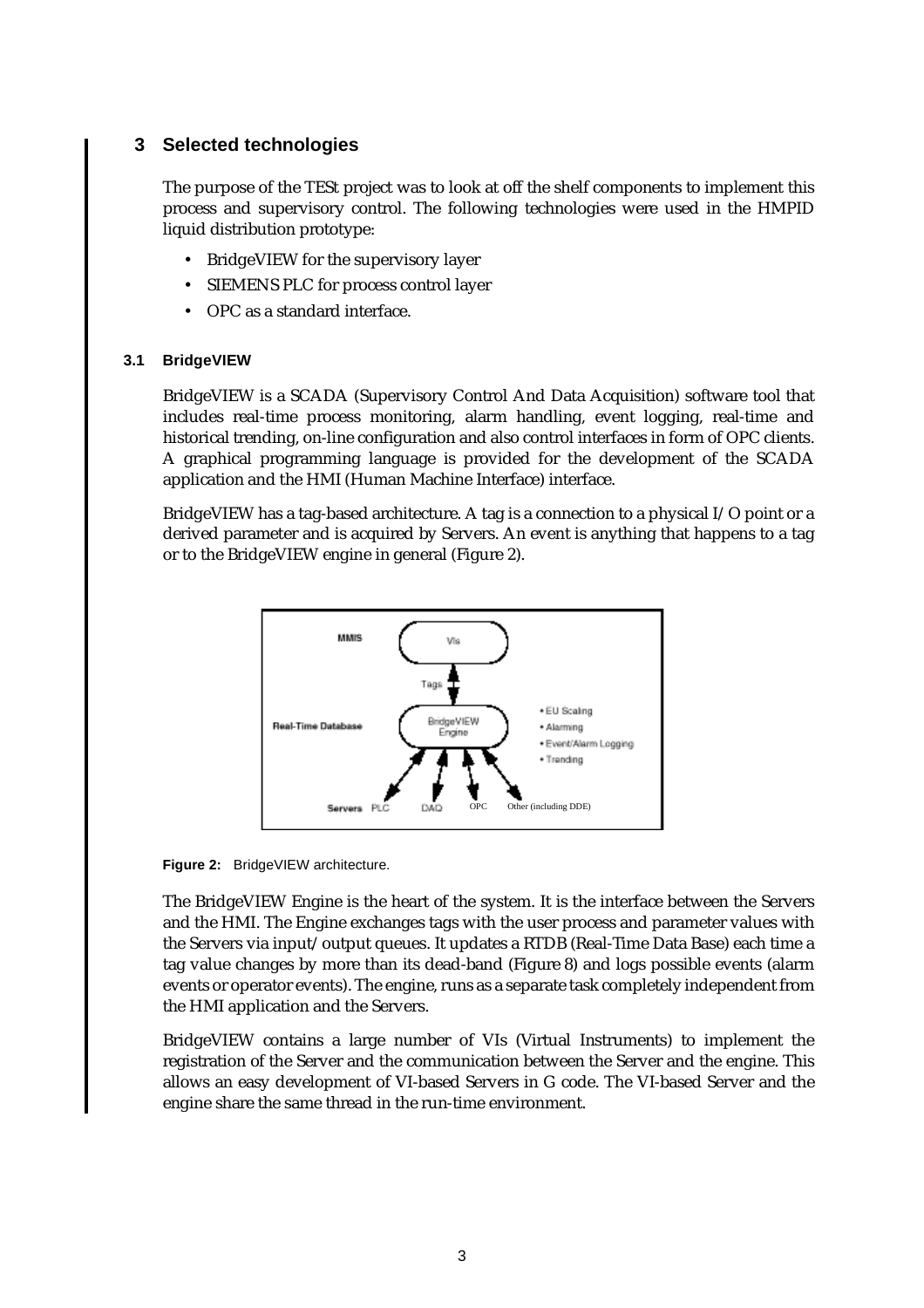#### 3.1.1 Configuration

The information about the servers (OPC, VI-based, etc.) is stored in the Common Configuration Database file (.ccdb) (Figure 3). The tag configuration used by the engine and the user process is kept in the SCADA Configuration File (.scf) and is edited with the tag configurator tool. This information is loaded into the RTDB when the engine is started. Tags are linked to OPC items or to an item declared in the .ccdb file by the Device Servers. Several tags can be linked to the same item. A tag (Figure 4) is assigned to a unique group (Figure 5).



**Figure 3:** BridgeVIEW configuration environment

A typical development activity with BridgeVIEW includes the:

- declaration and configuration of items, which will be handled by a device server
- declaration and configuration of tags
- configuration / modification of HMI front panel and block diagram.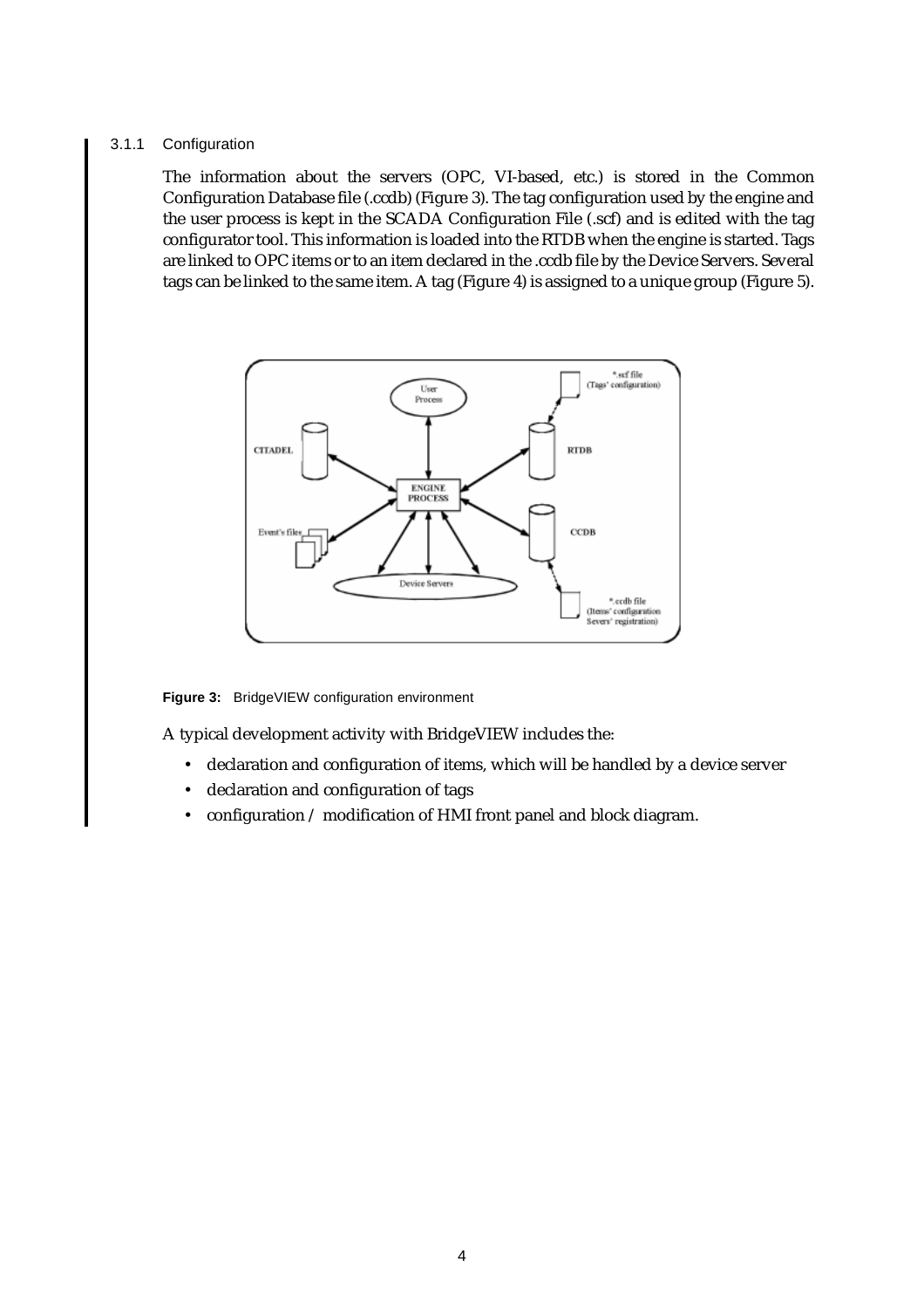| Тад Ассена              | <b>Input Drily</b><br>۰        |
|-------------------------|--------------------------------|
| <b>Server Name</b>      | (Po1531031)DPC.SinatioNet<br>۰ |
| <b>I/D GIOUD</b>        | MAIN                           |
|                         | Delete<br>Dreate.<br>Edit.     |
| <b>Hera Connection</b>  |                                |
| <b>Rest Name Filter</b> | <b>E</b> KNVESK                |
| <b>Bacon</b>            | 157:                           |
| Access Path             | (None Selected)                |
|                         | Colde<br>百夜!<br>Add.           |
|                         | Paste here Name to Tag Name    |

**Figure 4:** The BridgeVIEW tag definition panel

| 로 IO Group Configuration - MAIN |          |                           |        |
|---------------------------------|----------|---------------------------|--------|
| Group Name                      | IMAIN    |                           |        |
| Group Description               |          |                           |        |
|                                 |          | Update Rate [secs]        | 0.60   |
|                                 |          | Deadband [% of range]     | 0.00   |
| Server Name                     |          | (Pc1531031)OPC.SimaticNet |        |
| Server Configuration            |          |                           |        |
| Communication Resource          |          |                           |        |
|                                 | Oesto. I | Edt.                      | Octobe |
| Españolo                        |          | Noise Selected            |        |
|                                 | Cleate   | Edit.                     | Ociolo |
| Elevine Comm Razourca           |          |                           |        |
|                                 |          | <b>OK</b>                 | Cancel |

**Figure 5:** The BridgeVIEW group definition panel

#### 3.1.2 Alarms

The definition of alarms is attached to tags in BridgeVIEW. Four thresholds and a bad state alarm can be defined for every tag. Alarms are generated by the Engine when a tag value is outside the thresholds. Thresholds are absolute values and have a priority level which characterizes the severity of an alarm state.

Alarms are configured with the tag configuration editor (Figure 6)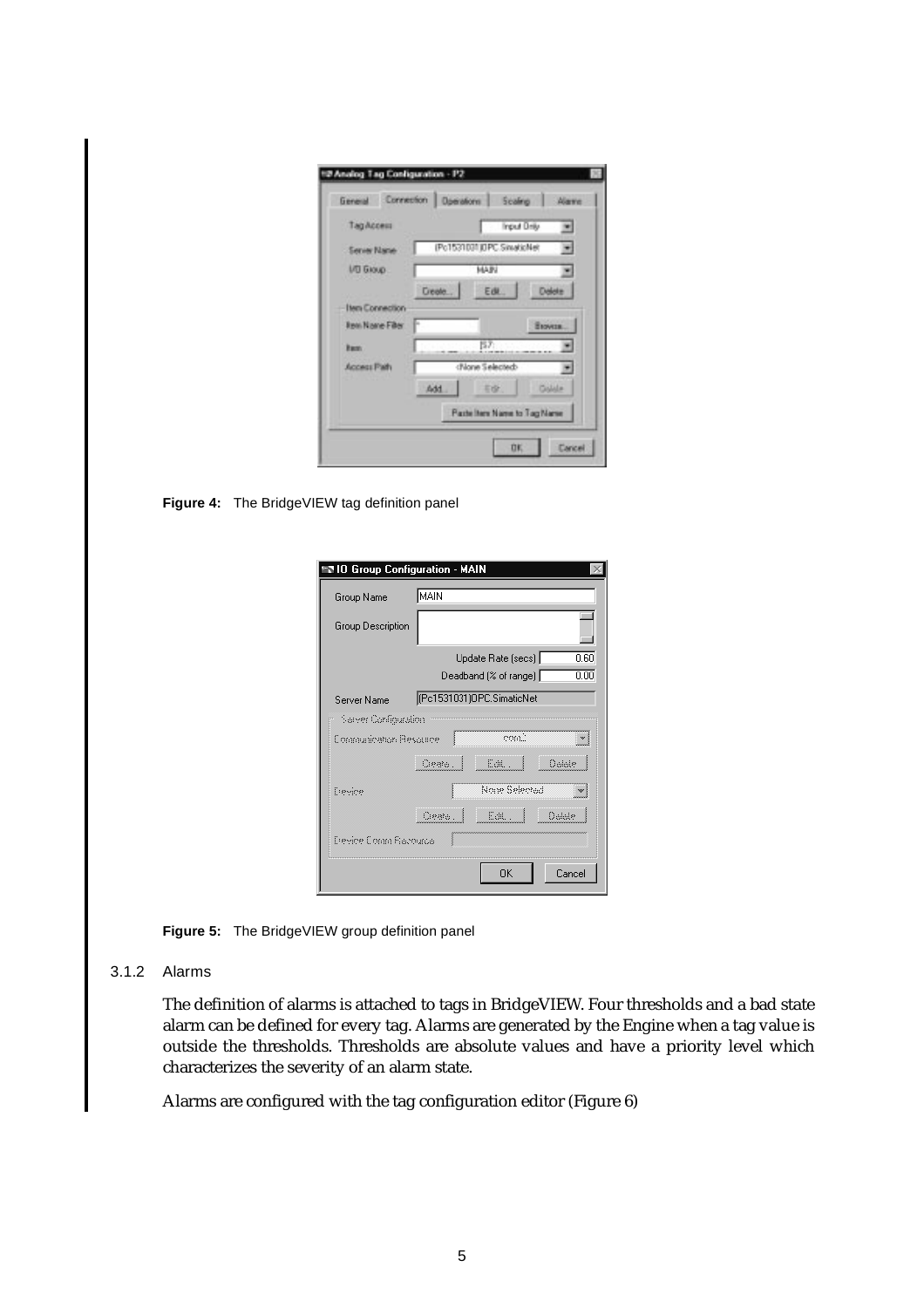| <b>P</b> Enable Allanni                         |                |                |
|-------------------------------------------------|----------------|----------------|
| Alam Acknowledge Mode                           | User must Ack  | 园              |
| Alars Deadband (% of range)<br>Tag Value Alerno |                | 0.10           |
| Englis Alam                                     | Link           | <b>Pricety</b> |
| Гни<br>гн                                       | 90.00<br>30.00 |                |
| T10                                             | 20 00          |                |
| $\Gamma$ LO LO                                  | $-10.00$       |                |
| Bad Status Alann                                |                |                |
| <b>V</b> Enable                                 | <b>Psorts</b>  | 15             |

**Figure 6:** The alarm configuration editor

An alarm is acknowledged either manually or automatically when the tag value goes back to normal.

VIs to display or acknowledge the alarms (Figure 7) are available in the BridgeVIEW library and can be incorporated in any view. The behavior can be customized.

| <b>EN ALARMS</b>          |     |                        |       |                                                               |    |      |               |                    |
|---------------------------|-----|------------------------|-------|---------------------------------------------------------------|----|------|---------------|--------------------|
| <b>ALL ALARMS</b>         |     |                        |       |                                                               |    |      |               |                    |
| <b>Time</b><br>Date       | Tag | Group                  | Value | Alarm State Ack Status Priority Alarm Limit Operator <b>E</b> |    |      |               | <b>ACK</b>         |
| 12/10/1998 03:10:23 T1    |     | <b>Chamber 1 18.30</b> |       | <b>BAD STATUACK</b>                                           | 15 | 0.00 | milcent       |                    |
| 12/10/1998 03:10:23 Vrd   |     | MAIN                   | 0.00  | <b>BAD STATUACK</b>                                           | 15 | 0.00 | milcent       | <b>CHOOSE TAGS</b> |
| 12/10/1998 03:10:22 Vrr   |     | <b>Chamber 1</b>       | 1.00  | <b>BAD STATUACK</b>                                           | 15 | 0.00 | milcent       | P <sub>6</sub>     |
| 12/10/1998 03:10:22 Vv    |     | MAIN                   | 1.00  | <b>BAD STATUACK</b>                                           | 15 | 0.00 | Imilcent      | <b>P6MAX</b>       |
| 12/10/1998 03:10:19 autop |     | <b>Chamber 1</b>       | 0.00  | <b>BAD STATUACK</b>                                           | 15 | 0.00 | milcent       | P6PHY              |
| 41 S.T<br>EDA: 3          |     |                        | m     | LINACI<br>BAD ST                                              | 15 | Ш    | diagr.        | P <sub>9</sub>     |
| инг                       |     |                        | m     | П                                                             | T. |      |               | P9MAX              |
| a na                      |     |                        | l M   | п.<br>151                                                     | 15 | m    | <b>Signal</b> | plcpw              |
| 1/199                     |     |                        | m     | INACI<br>m                                                    | 15 | m    |               | pump<br>PUMP-TEXT  |
| 71 O 71 991               |     |                        |       | I STATI                                                       |    |      |               | <b>RADI-TEXT</b>   |

**Figure 7:** HMPID alarm summary.

#### 3.1.3 Data archiving and logging

A Citadel database is integrated into BridgeVIEW to archive the tag values. A dead-band can be defined for each tag to avoid the archiving of small changes (Figure 8). The archived values can be displayed in the user process views using VIs from the library. They can also be accessed by external applications using the available ODBC driver.

Events can also be archived in dedicated files. An event is generated when the status of an alarm changes. An event can also be generated when the user process overwrites a tag value in case this option has been selected. Events are archived if the source tag has been configured accordingly.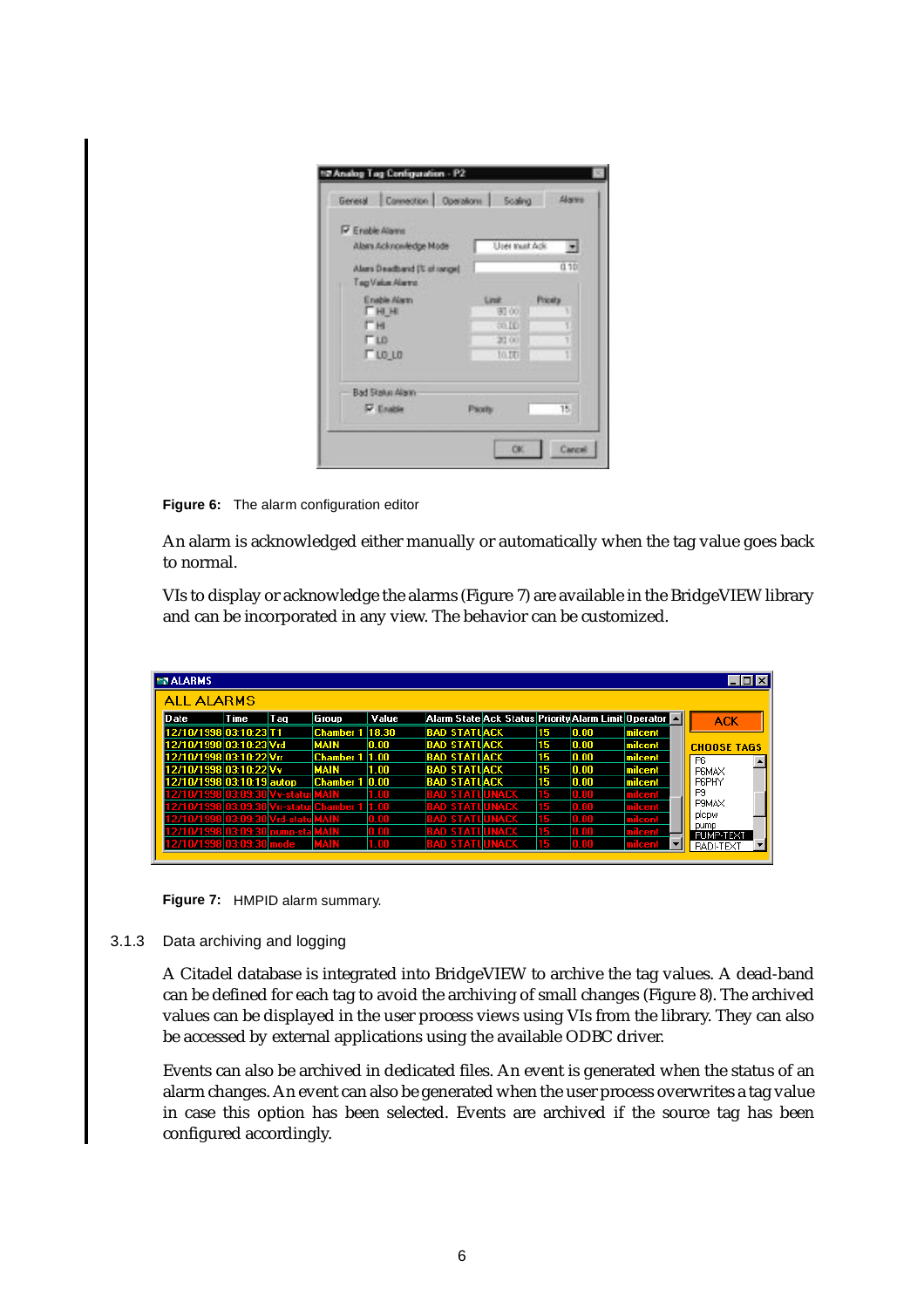Logged events can be displayed in user process views with the Event History VI from the library. This VI is similar to the Alarm summary VI.

| Engine<br>Update Deadband (% of range) | 0.10 |
|----------------------------------------|------|
| <b>F</b> Set Initial Value             | 1100 |
| Logging Data and Events                |      |
| <b>V</b> Log-Part Events               |      |
| <b>V</b> LogData                       |      |
| Log Deadband (% of range)              | 0.10 |
| Log Resolution (engineering units)     | 010  |
|                                        |      |

**Figure 8:** Engine, Archiving and logging setting panel.

Archiving and logging can be globally controlled from a VI or by setting start-up preferences from the Engine Manager.

3.1.4 Access control

BridgeVIEW allows to protect the operation environment and the process (launching of the Engine, start and stop of archiving, etc.). The protection is based on user privileges which are granted by the system administrator to each user.

The process is protected by restricting operation and visibility of HMI items. Administrators may define levels (or groups of users) and give each user a level. A level has a value and a name. The visibility and/or the operation of any HMI item can be restricted by specifying in the G code the minimum level value required to view and/or operate the item. Users of the application have to log in when access control is used.

#### 3.1.5 HMI

HMI in BridgeVIEW consists of two parts, the front panel and the block diagram.

The front panel contains the graphical views. The BridgeVIEW objects library includes a large selection of objects to construct the views (VI). Graphics, Real-time and historical trends can also be integrated in the front panel.

A block diagram with the necessary G code to control the behavior is required for each control panel. A rather large library of VIs covering HMI, mathematics, data analysis, networking, on-line configuration facilities is provided with the G language development environment.The HMI wizard allows to generate G code automatically. This is provided for most graphical items and creates an item specific behavior. The automatically generated code can subsequently be customized by the developer.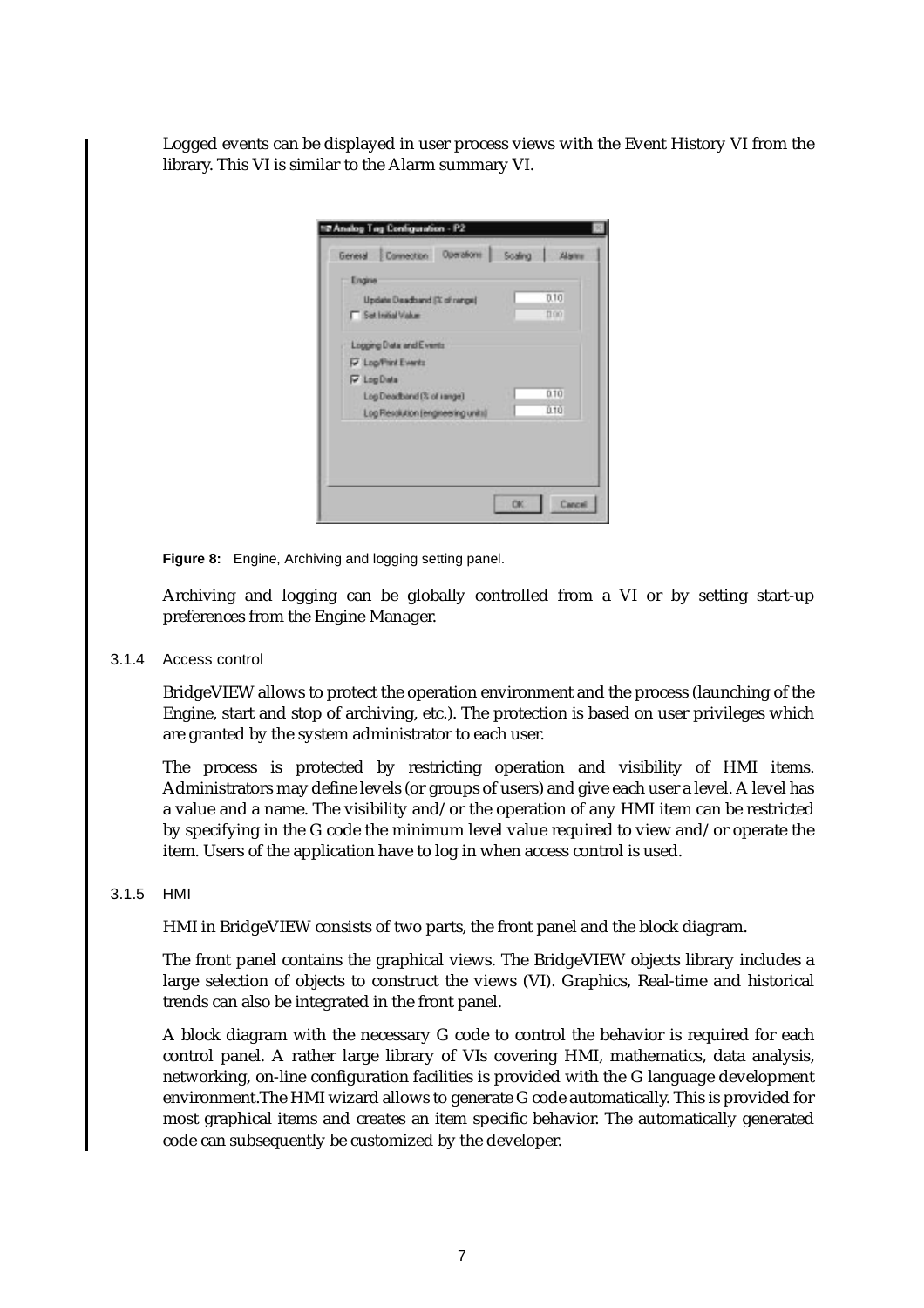### **3.2 PLC**

An increasing number of industrial system is now implementing PLCs (Programmable Logic Controller) for process control. PLCs are compact computers including all the necessary hardware interfaces to the process level. They are generally used for automatic control applications (closed loop control, etc.) either stand-alone or networked through fieldbuses or most recently on industrial ethernet connections.

A PLC includes a power supply, a CPU and input/output modules mounted in a rack. Modules and CPU can be connected through a SIEMENS proprietary backplane bus (Figure 9) or distributed by using a fieldbus such as PROFIBUS[11].



**Figure 9:** PLC with local input/output module.

The control program for the PLC is set up in a special development environment and then downloaded to the CPU. A user program is composed of the following items:

- OB: Organization Block. OBs are called by the operating system. Three kinds of OBs exist: OBs executed at the start-up of the CPU; OBs executed under defined conditions or at periodic intervals, OBs executed on interrupts or errors detected by the CPU. The available OBs are a function of the CPU type. Each OB has a priority and the highest priority OB is executed before the lowest priority OB. Table 1 shows the different OBs.
- SFC: System Function. This is a function like a system call in the C programming language.
- FC: User Function. It consists of a user supplied function with inputs and outputs but without memory block.
- FB: Function Block. This is similar to a FC with a block of memory (DI) associated to it.
- SFB: System Function Block.
- DB: Data Block. This is a memory area containing data of the user program. DBs can be opened and closed dynamically.
- DI: Instance Data Block. This is a DB associated with a FB. One FB can have multiple DIs.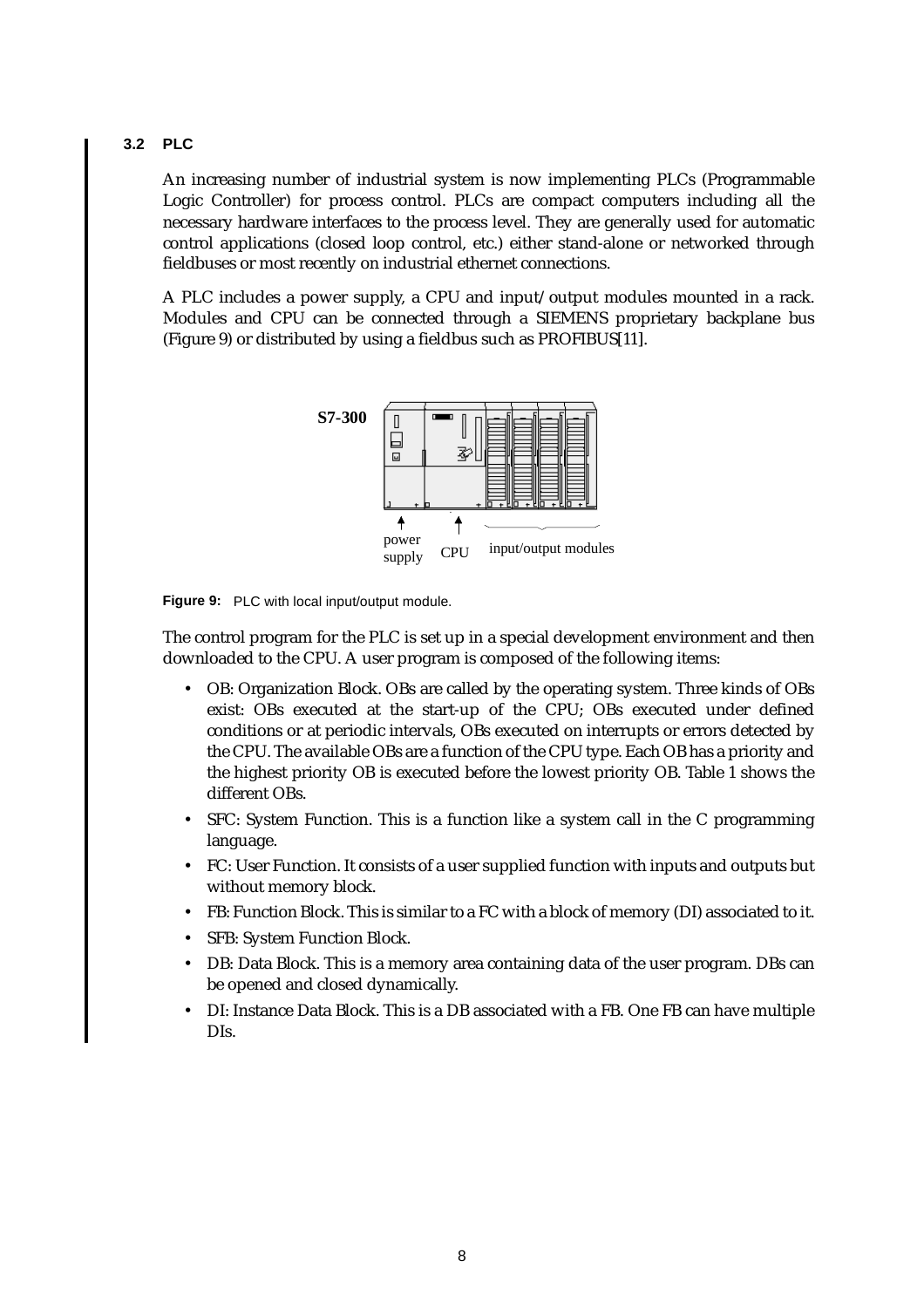**Table 1:** Types of OBs and its priority.

| Type of interrupt (CPU clock, hard-<br>ware/software interrupts, etc.) | <b>OB</b>                            | <b>Priority</b>                                 |
|------------------------------------------------------------------------|--------------------------------------|-------------------------------------------------|
| main program scan                                                      | OB <sub>1</sub>                      | 1                                               |
| time-of-day interrupt                                                  | OB <sub>10</sub> to OB <sub>17</sub> | $\overline{2}$                                  |
| time-delay interrupt                                                   | OB <sub>20</sub> to OB <sub>23</sub> | $3$ to $6$                                      |
| cyclic interrupt                                                       | OB30 to OB38                         | 7 to 15                                         |
| hardware interrupt                                                     | OB40 to OB47                         | $16$ to $23$                                    |
| multicomputing interrupt                                               | OB <sub>60</sub>                     | 25                                              |
| asynchronous error interrupts                                          | OB80 to OB87                         | 26                                              |
| background cycle                                                       | OB <sub>90</sub>                     | 0.29                                            |
| synchronous error interrupts                                           | <b>OB120, OB122</b>                  | Priority of the<br>OB that caused<br>the error. |

The PLC memory is divided in different areas shown in Table 2.

**Table 2:** Memory area of a PLC.

| memory area               | description                                                                                |
|---------------------------|--------------------------------------------------------------------------------------------|
| Process-image input: I    | The CPU reads the digital input modules and records in this area<br>the values.            |
| Process-image output: Q   | The CPU sends the values stored in this area to the connected digi-<br>tal output modules. |
| Bit memory: M             | Memory storage for interim result used by the user program.                                |
| Timer: T                  | Storage area for timers.                                                                   |
| Counter: Z                | Storage area for counters.                                                                 |
| Data Block: DB            | Data Block containing user data for the user program. A DB is like a<br>shared memory.     |
| Data Block: DI            | Instance Data Block assigned for FBs (Functional Block) or SFBs<br>(System Function Block) |
| Local (temporary) data: L | This area contains the temporary data of the block while the block<br>is being executed.   |
| Peripheral input: PI      | Direct access to the data of the local or distributed input modules                        |
| Peripheral output: PQ     | Direct access to the data of the local or distributed output modules                       |

### 3.2.1 User program

A user program is composed of OBs edited by the user and downloaded in the CPU. The OBs call FBs, FCs, SFCs and SFBs. FBs and FCs can call SFBs, SFCs and other FBs and FCs.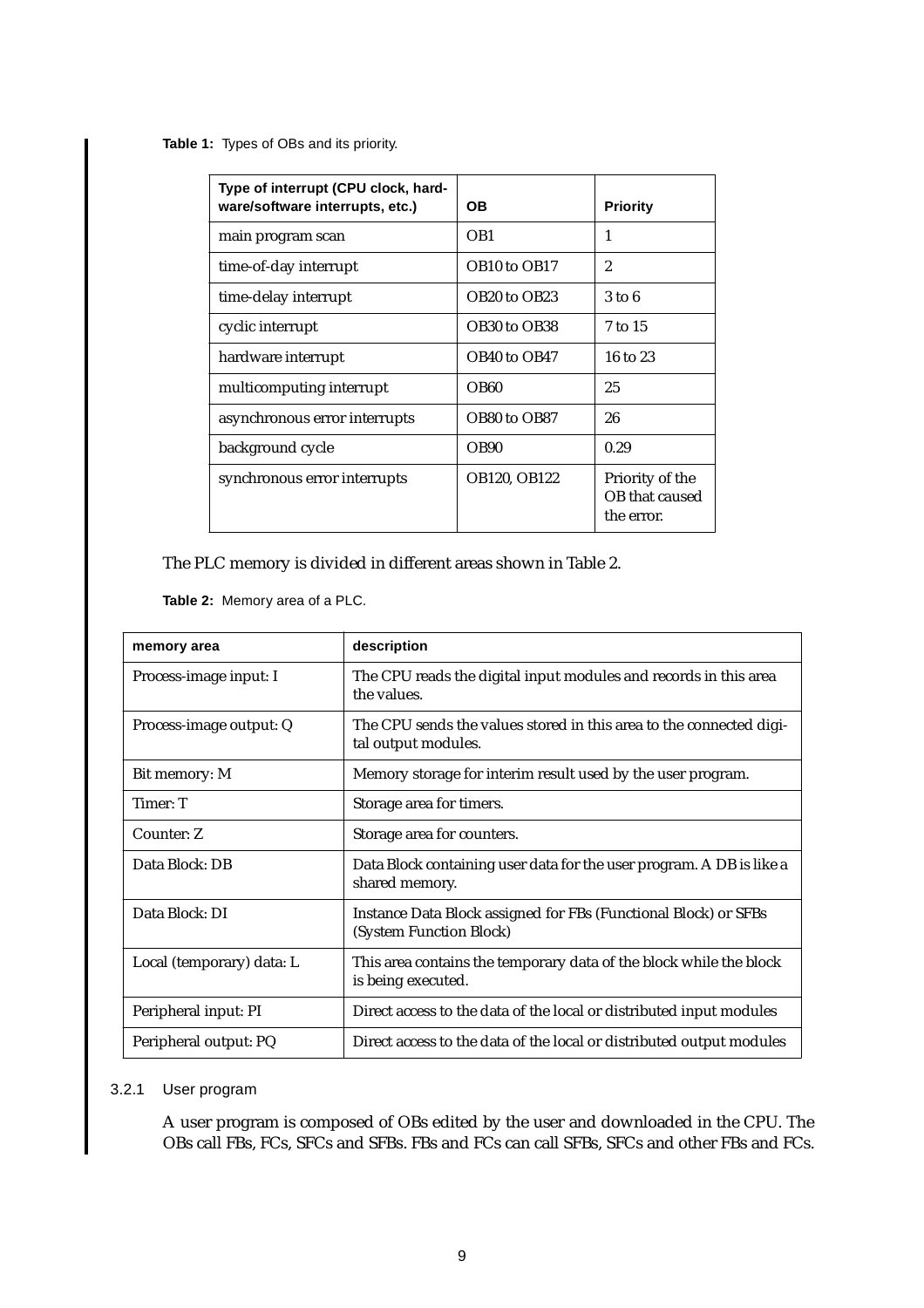FBs, FCs and OBs can read and write data in the DBs. FBs can read and write data in DIs (Figure 10). The user program has access to the following CPU memory areas: I, Q, PI, PQ, M, T, DB and Z. There is a set of predefined data types including integer, boolean, etc., it is also possible to define new data types that can be used as template for creating DB blocks.



**Figure 10:** User program module organization.

The number of blocks that can be nested and the number of FCs, FBs and DBs depends on the type of CPU. Figure 11 shows the sequence of a block call within a user program. The instructions of the block are executed when it is called by the program. After the execution of the block, the execution of the previously interrupted block that made the call is resumed at the operation following the block call. Before creating a block, it is necessary to create the variables that are used:

- input and output variables of the block
- static variables which are used in the DI block and preserved after the end of execution of the FB
- dynamic variables which are available during the execution of the block and released when the block is completed.



**Figure 11:** Calling a block.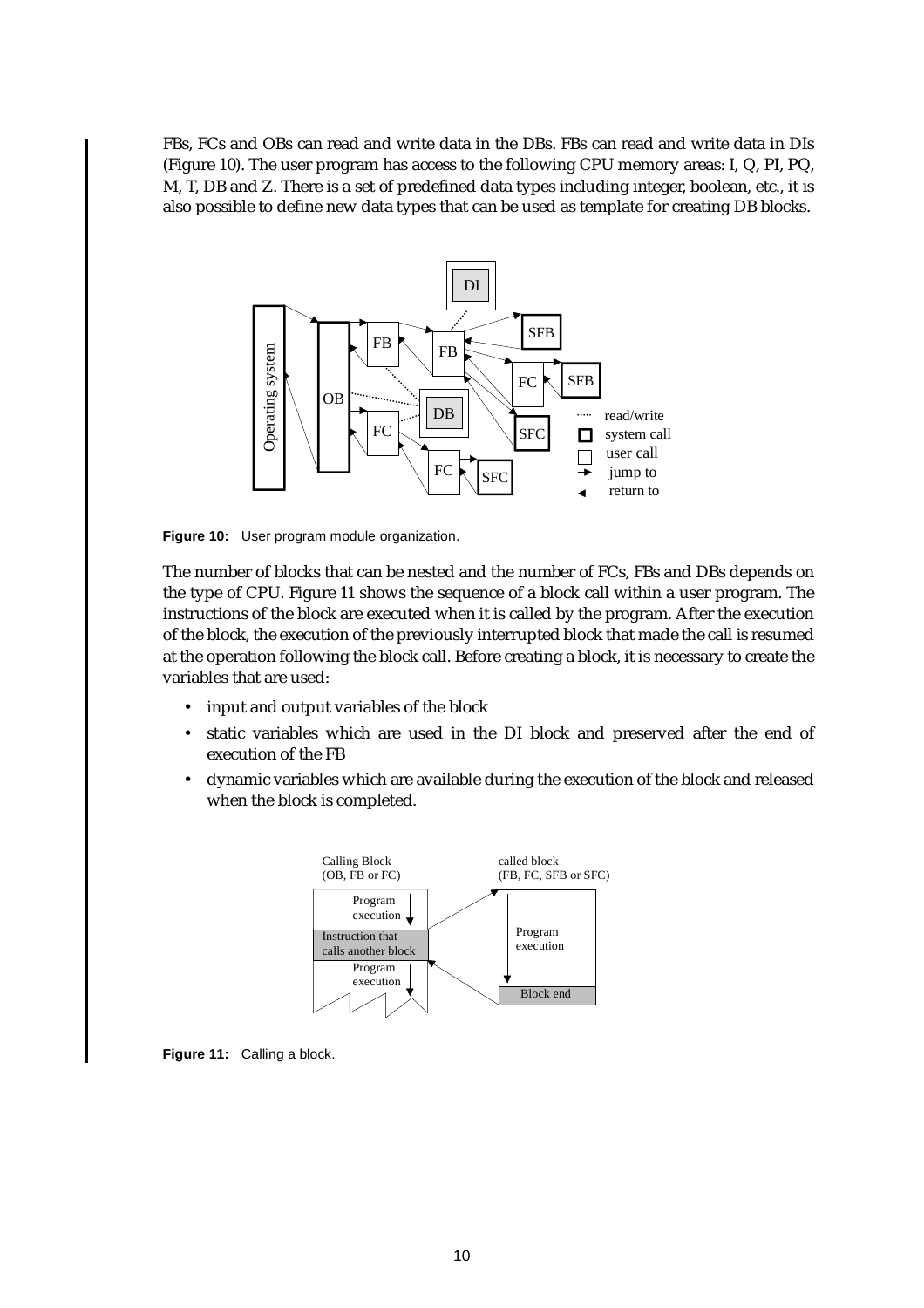The SIEMENS PLC operates in polling mode with defined execution cycles. Figure 12 illustrates the phases of the cyclic program execution:

- the operating system starts the cycle monitoring time.
- the operating system copies the value of the digital input module mounted in the CPU rack to the I-memory area of the CPU.
- the operating system processes the user program (OBs) and executes the instructions contained in the user program. The user program has to read/write the analog value of the analog module mounted in the CPU rack and the value of the digital or analog modules distributed via a fieldbus to/from DB- or M- memory area. The user program has read and write access to the I- and Q- memory area.
- the operating system writes the values from the Q- memory area to the digital output modules mounted on the CPU rack.
- at the end of the cycle, the operating system executes any tasks that are pending, for example loading and deleting blocks, receiving or sending data to remote PLC, etc.
- the operating system returns to the start of the cycle and restarts the cycle monitoring task.



**Figure 12:** PLC program scan

The cycle time of the CPU is the time to execute the cyclic program and all the program sections resulting from interrupts during the cycle and the time required for system activities. For the S7-300 PLC, OB80 is the block called in the case the cycle time is too small to execute the user program.

The communication load is the load added by the communication to the cycle and impieds on the run time of the user program. Figure 13 illustrates a worst case example with a cycle time set to 1 sec, a user program with a total execution time equal to 750 msec, 250 msec per cycle time for the operating system and a communication load set to 50%. A load set to 50% means that half of each cycle can be used by communication. In this example, the total CPU cycle is tripled. During configuration, the default maximum cycle time and the load can be modified.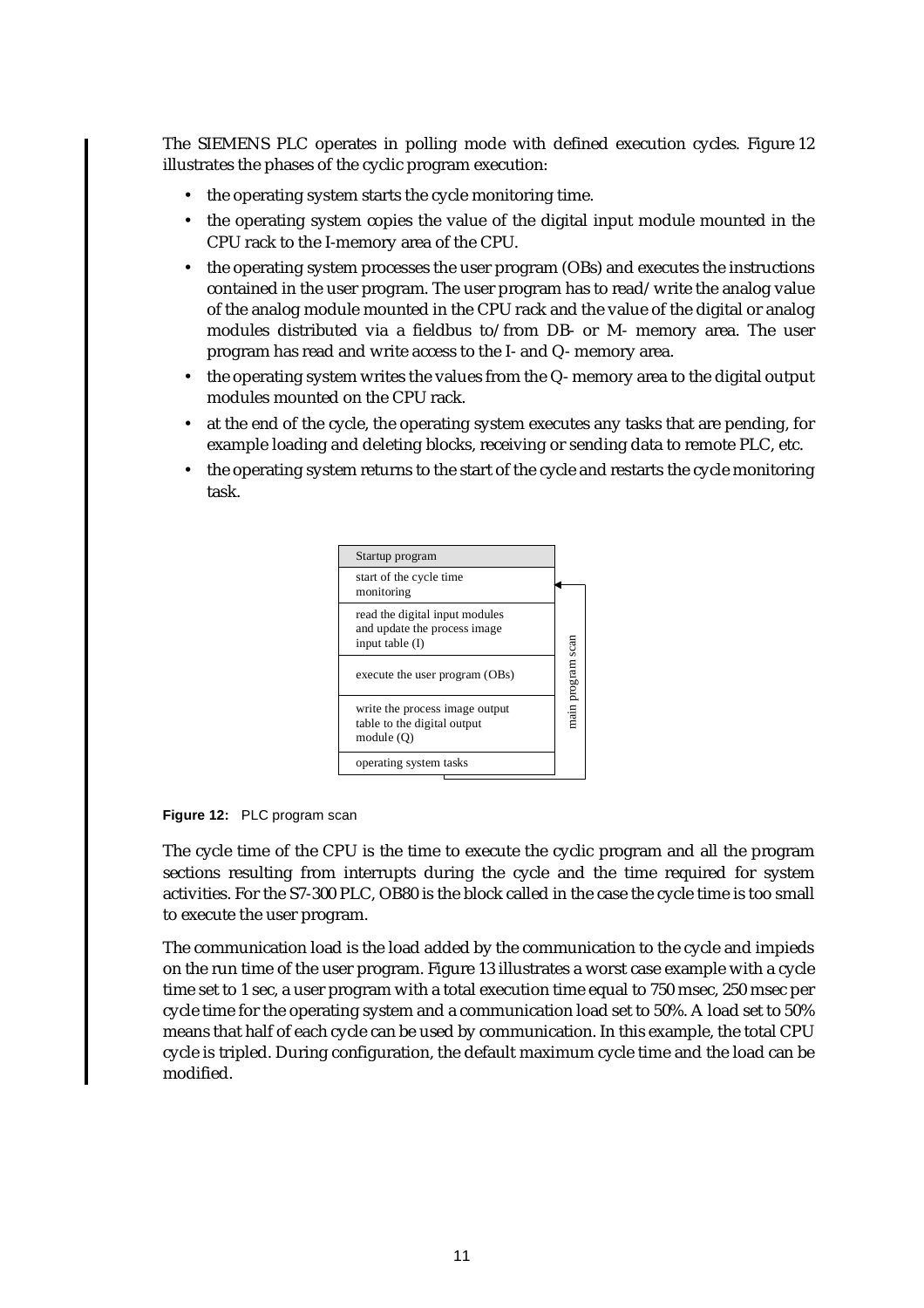

**Figure 13:** CPU cycle with a 50% load.

The PLC CPU has a keyswitch on its front panel which allows to put the CPU in the states STOP, RUN or RUN-P:

- In the STOP position, all the outputs of the output modules in the same rack are reset.
- The user program is executed when the keyswitch is in RUN or RUN-P position. RUN and RUN-P position are similar except that in RUN-P position, the user can dynamically load or unload OBs, FBs and FCs.

On the transition from STOP to RUN (or RUN-P), the start-up OBs are executed. This is the normal way to set the outputs to a predefined value.

OB80 is the organization block called by the kernel if a call is made to OBs, FBs, or FCs that are not loaded. The kernel puts the CPU in STOP state if the OB80 is missing and a call to a missing block is made. An optional backup battery can be added in order to preserve the PLC configuration and instant data in case of power supply failure.

## 3.2.2 SIEMENS Communications

Data exchange between SIEMENS PLCs is supported for three different communication systems:

- MPI: MultiPoint Interface, this is a proprietary serial line communication
- PROFIBUS
- Industrial ETHERNET with TCP or ISO protocols.

SIMATIC NET, previously SINEC (SIEMENS Network and Communication) supports the following kinds of communications:

- S7 communications: S7 Functions, a simple and efficient interface between SIEMENS PLCs and PCs over MPI, PROFIBUS or Ethernet.
- SEND/RECEIVE interface: the purpose of the SEND/RECEIVE interface is to link the S7 PLC to the S5 PLC (old version) as well as to other S7 or non S7 stations like a PC. It allows data exchange via PROFIBUS or Ethernet and supports the transfer of medium size of data (up to 240 bytes). A permanent link is established between the PLC and the remote CPU.
- Global Data Communication (GD): facilitates the exchange of cyclic data such as inputs, outputs, memory bits or areas in DBs between CPUs via the MPI interface.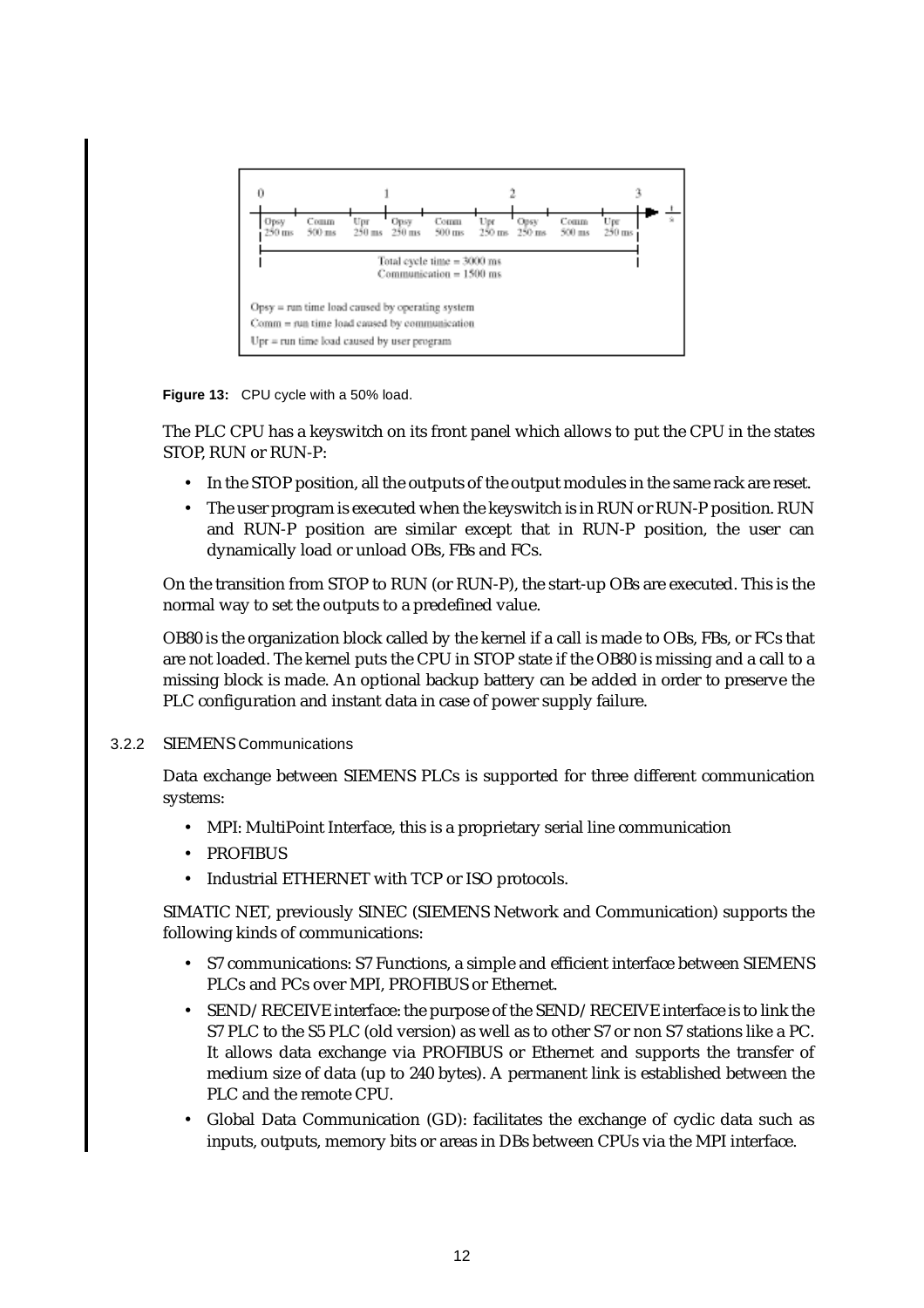Not all the SIEMENS CPUs support all S7 functions. For example a S7 CPU 3xx can only initiate SEND/RECEIVE connection to the remote partners, but it can receive S7 communication calls. The number of SEND/RECEIVE link and GD (Global Data Communication) depends on the CPU type.

The SIEMENS S7 PLC supports multicomputing that is simultaneous and/or synchronized operation on different CPUs in the same rack. A maximum of four CPUs can be mounted in the same rack.

The SAPI-S7 (Simple Application Programmers Interface) is the S7 functions for the PC to exchange data between a PC and a S7 PLC. It is a connection oriented transport protocol which provides a virtual channel for the user. The communication consists of the following:

- logon
- connection establishment
- data exchange
- connection termination.

In the PC, using the COML S7 tool, a S7 database has to be created where the name of the virtual device (VFD), the address of the device (IP number, Ethernet address or PROFIBUS address) and the name of the connection are defined.

#### 3.2.3 Development tool set environment

STEP 7 is the development software used to configure and program the S7 PLCs. It is a set of tools for:

- setting up and managing a project
- configuring and assigning parameters to hardware
- configuring communication links
- creating the control programs for the PLC
- downloading and testing the programs in the target system.

STEP 7 includes three languages of the IEC 1131-3 (International Electrotechnical Commission's standard) set:

• LADder logic (LAD). The syntax for the instructions is similar to a relay ladder logic diagram. Ladder allows to track the power flow between power rails as it passes through various contacts, complex elements and output coils (Figure 14).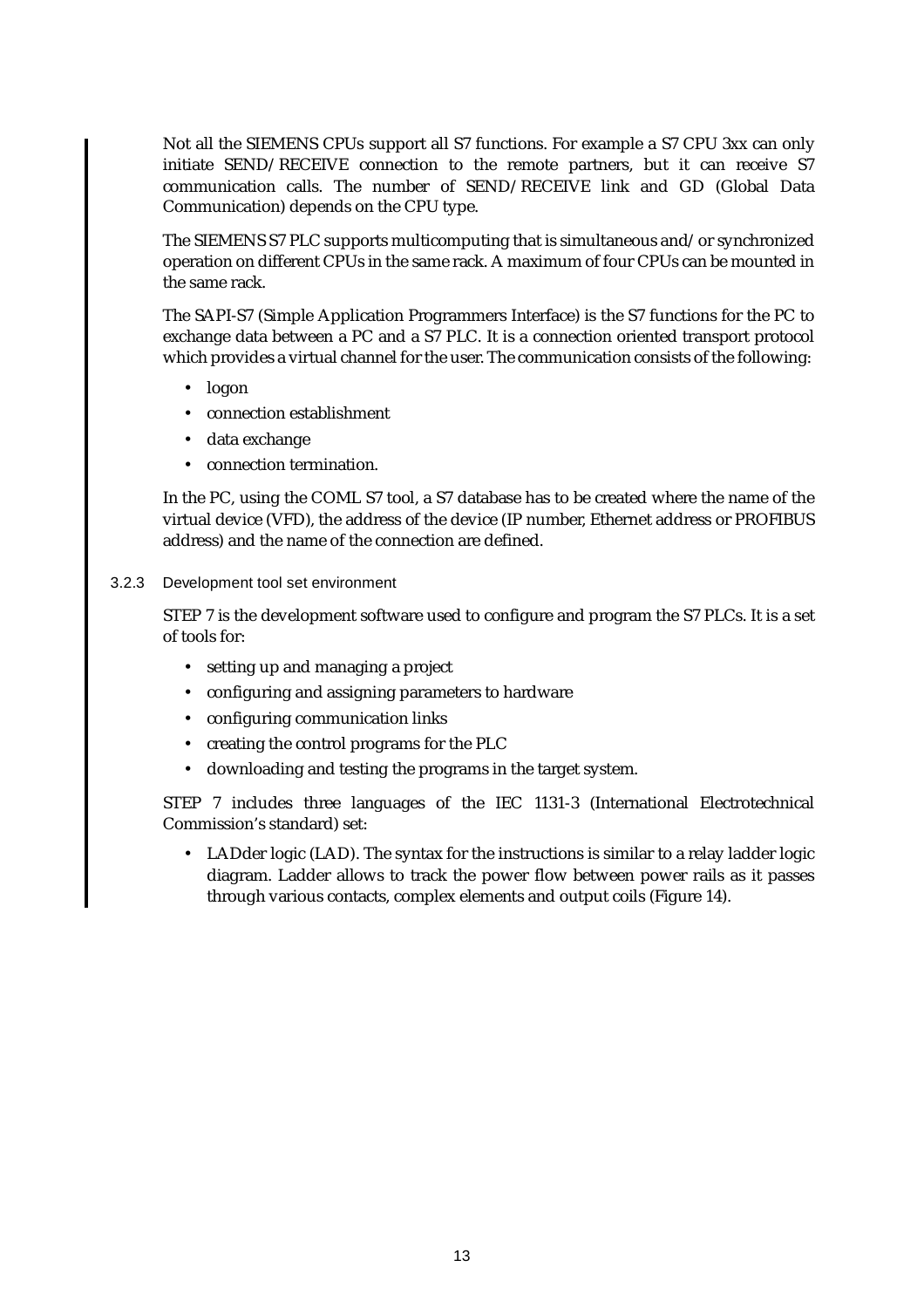| File                                                     | Edit                     | Insert                             | PLC             | FB6- <offline>-LAD/STL/FBD: Programming S7 Blocks<br/>Debug<br/>View.</offline> | <b>Options</b> | Window     | _  <b>□  ×</b><br>Help |
|----------------------------------------------------------|--------------------------|------------------------------------|-----------------|---------------------------------------------------------------------------------|----------------|------------|------------------------|
|                                                          |                          |                                    |                 | <b>미리의 최 희왕력의 연합 [KIX] 을 이 표조하다며</b>                                            |                |            |                        |
|                                                          | FB6- <offline></offline> |                                    |                 |                                                                                 |                |            | 4마지                    |
| <b>ddrago</b><br>$D = D$                                 | paci<br>4n               | Symbol.                            | Bata.<br>SSTIME | Initial Value<br>\$574069                                                       | Comment        |            |                        |
| 2.0                                                      | <b>in</b>                | dur_g_p<br>del_r_p                 | <b>BETIME</b>   | 85T40MS                                                                         |                |            |                        |
| $4 - D$                                                  | 4n                       | starter                            | <b>BOOL</b>     | PALSE                                                                           |                |            |                        |
| 6. D                                                     | 1H                       | t dar y car TIMER                  |                 |                                                                                 |                |            |                        |
| $B - 0$                                                  | in.                      | t_dar_g_ped                        | <b>TIMER</b>    |                                                                                 |                |            |                        |
|                                                          |                          | Natural 1 : Rad for road traffic   |                 |                                                                                 |                |            |                        |
| <i>i</i> starter                                         |                          | #t_next_red_car #t_dur_r_car       |                 |                                                                                 |                | kcondition |                        |
| и<br>#condition                                          |                          |                                    |                 |                                                                                 |                |            |                        |
|                                                          |                          |                                    |                 |                                                                                 |                |            |                        |
|                                                          |                          | Network 2 : Green for road traffic |                 |                                                                                 |                |            |                        |
| teondition<br>₩                                          |                          |                                    | to car          |                                                                                 |                |            |                        |
|                                                          |                          |                                    |                 |                                                                                 |                |            |                        |
| Network 3 : Start permanent amber for cars<br>teondition | to car                   |                                    |                 |                                                                                 |                |            |                        |
|                                                          |                          |                                    |                 |                                                                                 |                | 588        |                        |
|                                                          |                          |                                    |                 |                                                                                 |                | 020430     |                        |
|                                                          |                          |                                    |                 |                                                                                 |                |            |                        |

**Figure 14:** LAD programming.

• STatement List (STL) is similar to machine code. The instructions of a STL program correspond to the steps of the program executed by the CPU (Figure 15).

| 囨                         |                                                                        | FB6- <offline>-LAD\STL\FBD: Programming S7 blocks</offline>                  |                            |                  |                                  | -6 × |
|---------------------------|------------------------------------------------------------------------|------------------------------------------------------------------------------|----------------------------|------------------|----------------------------------|------|
| Edit<br>Ele               | Insert                                                                 | PLC                                                                          | View<br>Debug              | Options          | Window                           | Help |
|                           |                                                                        | □역圖 <i>즉</i> -이시엄에 K소 K(X) [*] ■ +H+KH+                                      |                            |                  |                                  |      |
| h                         | FB6- <offline></offline>                                               |                                                                              |                            |                  |                                  | 49 X |
| <b>Address</b><br>$0 - 0$ | Dec1<br>$\pm n$                                                        | Symbo1<br>dur_g_p                                                            | <b>Bata Type</b><br>S5TIME |                  | Initial Value Comment<br>SST#0MS |      |
| 2.0<br>$4 - 0$            | in<br>in                                                               | $del_T_p$<br>starter                                                         | S5TIME<br>BODL.            | 857#0MS<br>FALSE |                                  |      |
| $6.0 -$<br>图.目            | in<br>1n                                                               | t dur y car<br>t_dur_y_car                                                   | TIMER<br>TIMER             |                  |                                  |      |
| 10.0                      | in.                                                                    | t delay y car                                                                | <b>TIMER</b>               |                  |                                  |      |
| Network 1                 | FB6: Traffic light<br>$\cup$<br>$\Box$<br>П<br>o                       | Red for road traffic<br>Estarter<br>#t next red car<br>#condition            |                            |                  |                                  |      |
| Network 2                 | <b>UN</b><br>$\sim$<br>$\overline{\phantom{a}}$<br><b>DN</b><br>$\sim$ | Ft dur r car<br>#condition<br>Green for road traffic<br>Fcondition<br>Fg car |                            |                  |                                  |      |
|                           |                                                                        |                                                                              |                            |                  |                                  | ×    |



• Function Block Diagram (FBD). The syntax uses logic boxes, like AND, OR from boolean algebra to represent the logic (Figure 16).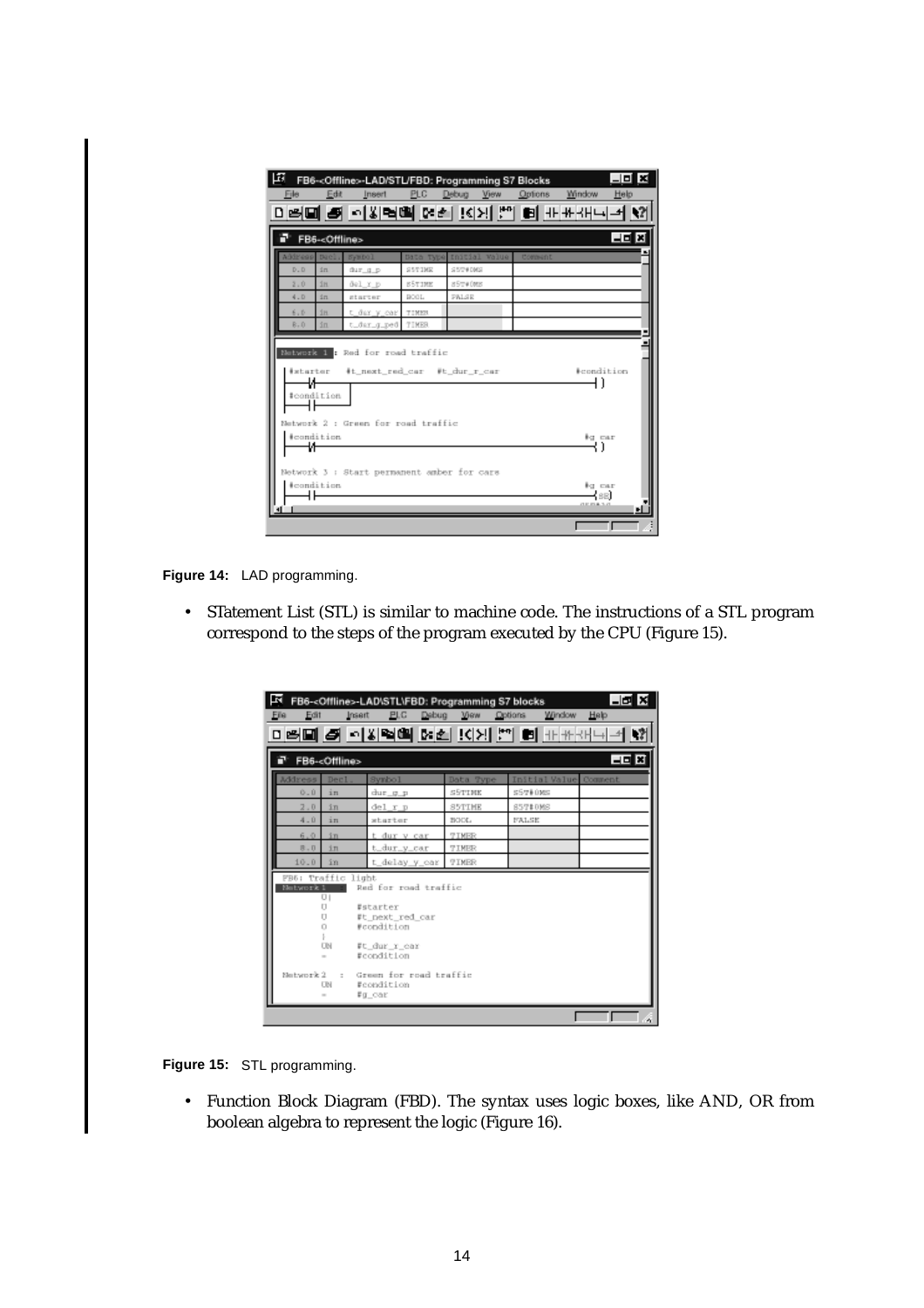| TRAFFIC\\FB6- <offline><br/>Dac1.<br/><b>System1</b><br/>Initial Value<br/>Congress<br/>Type<br/>0.5<br/>šπ<br/>89TIME<br/>857#088<br/>Duration green_pedestrian<br/>dur_a_p<br/>Delay red pedestrian<br/>SST#DMS<br/>2.0<br/>del_r_p<br/><b>SSTIME</b><br/>5m<br/>4.5<br/>in<br/>start switch<br/>starter<br/>BOOL.<br/>FALSE<br/>t_dur_y_car<br/>6.0<br/>šп<br/>TIMER<br/>in<br/>t dur a ped<br/>TIMEN<br/>3.5<br/>Natural I : Red for road traffic<br/><math>&gt; = 1</math><br/>#starter ____<br/>#condition.<br/>#t_next_red_car_</offline> | Timer duration yellow_car<br>timer duration green pedestr:<br>#condition<br>Ft dur r car | Edit    | Insert | FB6- <offline> - LAD\STL\FBD<br/><b>PLC</b></offline> | Debug | View<br>Options | $-10$ $\times$<br>Window<br>Help<br>마을때 된 학생 형태 연합 K XI 법 이 파파파티 사라님 사 |
|--------------------------------------------------------------------------------------------------------------------------------------------------------------------------------------------------------------------------------------------------------------------------------------------------------------------------------------------------------------------------------------------------------------------------------------------------------------------------------------------------------------------------------------------------|------------------------------------------------------------------------------------------|---------|--------|-------------------------------------------------------|-------|-----------------|------------------------------------------------------------------------|
|                                                                                                                                                                                                                                                                                                                                                                                                                                                                                                                                                  |                                                                                          |         |        |                                                       |       |                 | HE X                                                                   |
|                                                                                                                                                                                                                                                                                                                                                                                                                                                                                                                                                  |                                                                                          | Address |        |                                                       |       |                 |                                                                        |
|                                                                                                                                                                                                                                                                                                                                                                                                                                                                                                                                                  |                                                                                          |         |        |                                                       |       |                 |                                                                        |
|                                                                                                                                                                                                                                                                                                                                                                                                                                                                                                                                                  |                                                                                          |         |        |                                                       |       |                 |                                                                        |
|                                                                                                                                                                                                                                                                                                                                                                                                                                                                                                                                                  |                                                                                          |         |        |                                                       |       |                 |                                                                        |
|                                                                                                                                                                                                                                                                                                                                                                                                                                                                                                                                                  |                                                                                          |         |        |                                                       |       |                 |                                                                        |
|                                                                                                                                                                                                                                                                                                                                                                                                                                                                                                                                                  |                                                                                          |         |        |                                                       |       |                 |                                                                        |
|                                                                                                                                                                                                                                                                                                                                                                                                                                                                                                                                                  |                                                                                          |         |        |                                                       |       |                 |                                                                        |
|                                                                                                                                                                                                                                                                                                                                                                                                                                                                                                                                                  |                                                                                          |         |        |                                                       |       |                 |                                                                        |

#### **Figure 16:** FBD programming.

Other programming languages are available as optional packages:

- S7 Structured Control Language (SCL). It contains language constructs similar to those found in the PASCAL and C programming languages. It can be used in combination with STL, LAD and FBD.
- S7 GRAPH. This is used to program sequential controls. The process sequence is divided into steps which contain action to control the outputs. The transition from one step to another one is controlled by switching conditions (Figure 17). An OB or FB written in STL, FBD or LAB calls the sequencer.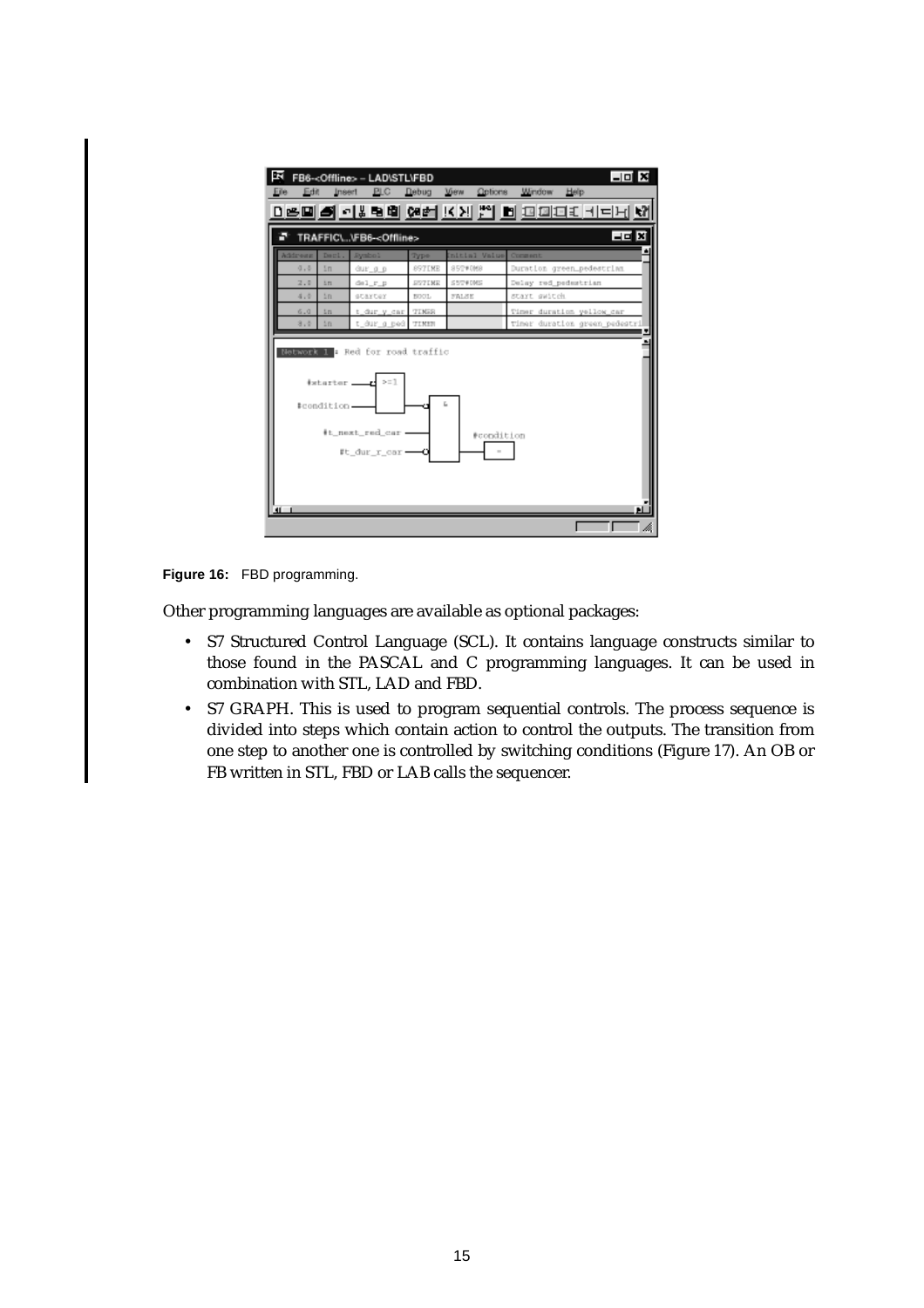

**Figure 17:** S7 GRAPH example.

• S7 HiGraph. This is used to describe asynchronous, non-sequential processes in the form of state graphs (Figure 18). Messages can be exchanged between different graphs to do synchronization. The graph has to be called by a cyclic OB. The graph can call FCs, FBs written in STL, LAD, FBD and SCL.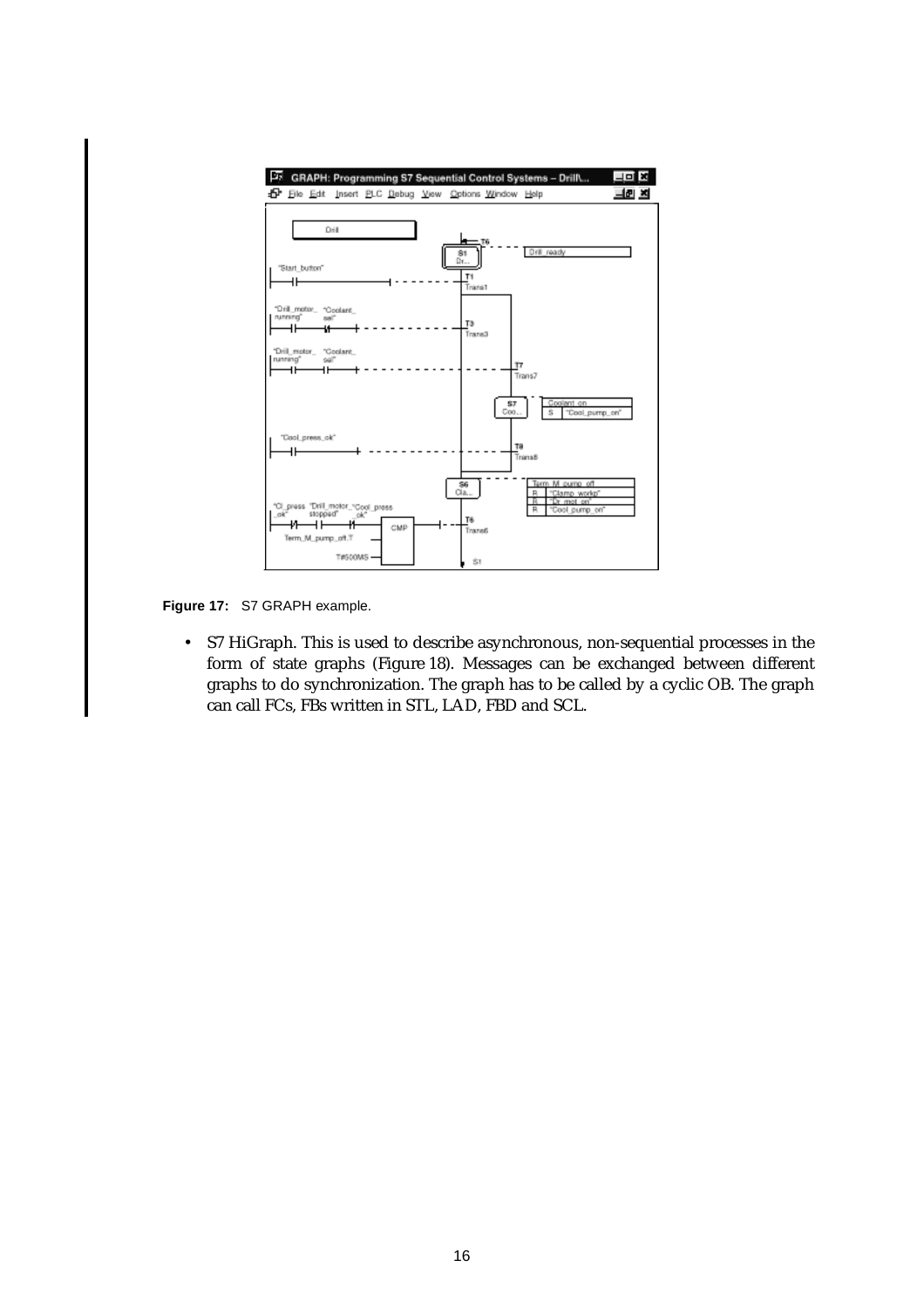| S7 HiGraph - [S7_HiGraph\SIMATIC 300-Station\CPU314(1)\\State Graph 3_2*]<br>K                                                        |            |
|---------------------------------------------------------------------------------------------------------------------------------------|------------|
| 絮 Eile<br>Edit<br>Insert PLC Debug View Options<br>Window<br>Help                                                                     | <u>니레지</u> |
| $\Phi$<br>Ж<br>lb.<br>1                                                                                                               |            |
| = Spindle_Forw<br>7 A INIT_SD;<br>c-<br>= Drilling<br>c<br>= Cooling_On<br>χ<br>= Motor_On<br>E<br>n                                  |            |
| Instruction Type<br>Instructions                                                                                                      |            |
| = Motor_On;<br><b>□</b> Entry Actions<br>Preceding Cyclic Actic<br>$\square$ Cyclic Actions<br>Exit Actions<br>$\left  \cdot \right $ |            |
| Check                                                                                                                                 |            |
| Press F1 for help.                                                                                                                    |            |

**Figure 18:** S7 HiGraph

• Continuous Function Chart (CFC): it is used to create an overall software structure for a CPU from predefined blocks (Figure 19). To do this, blocks are placed on function charts, configured and interconnected. Interconnecting means that values are transferred from one output to one or more inputs for the communication between blocks or common operands.



**Figure 19:** Graphic link with CFC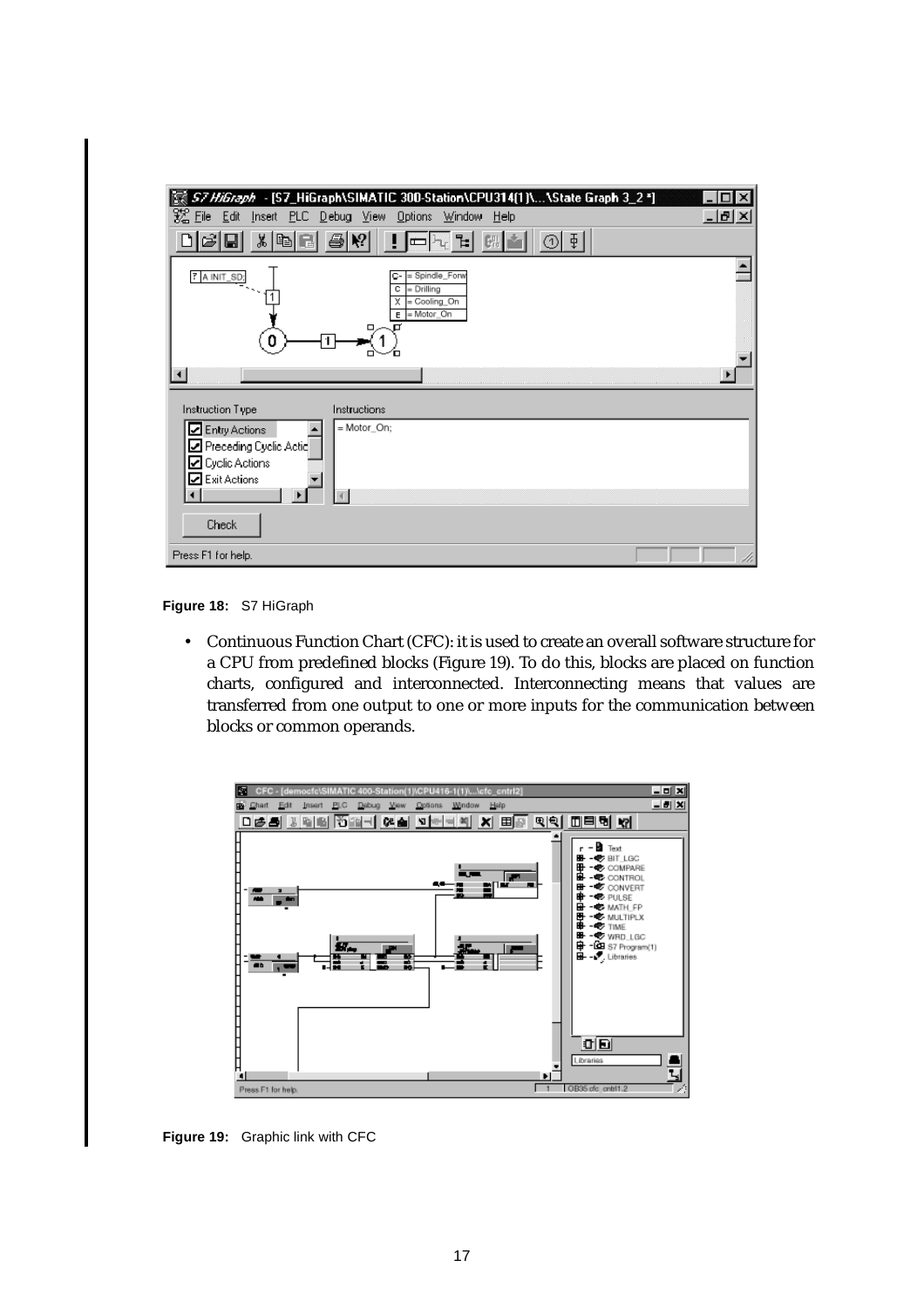Library functions like the SEND/RECEIVE interface, or system functions like JUMP, MOVE, etc. are included in STEP 7 and accessible from all the languages.

Projects in STEP 7 represent the sum of all the data and programs within the scope of an automation task. They are used to store the data and programs in an organized manner. The data collected in a project include:

- configuration data for the hardware structure and the parameters of the modules where you drag and drop the desired hardware module (Figure 20)
- configuration data for communication on the networks (Figure 22): Ethernet, PROFIBUS, MPI
- programs for the PLC (Figure 21).

STEP 7 supports two modes: off-line and on-line from which one can use the same tools. In off-line one can download the software to the PLC, and in on-line mode, one can upload the running software from the PLC.



**Figure 20:** The STEP 7 tool to configure the hardware.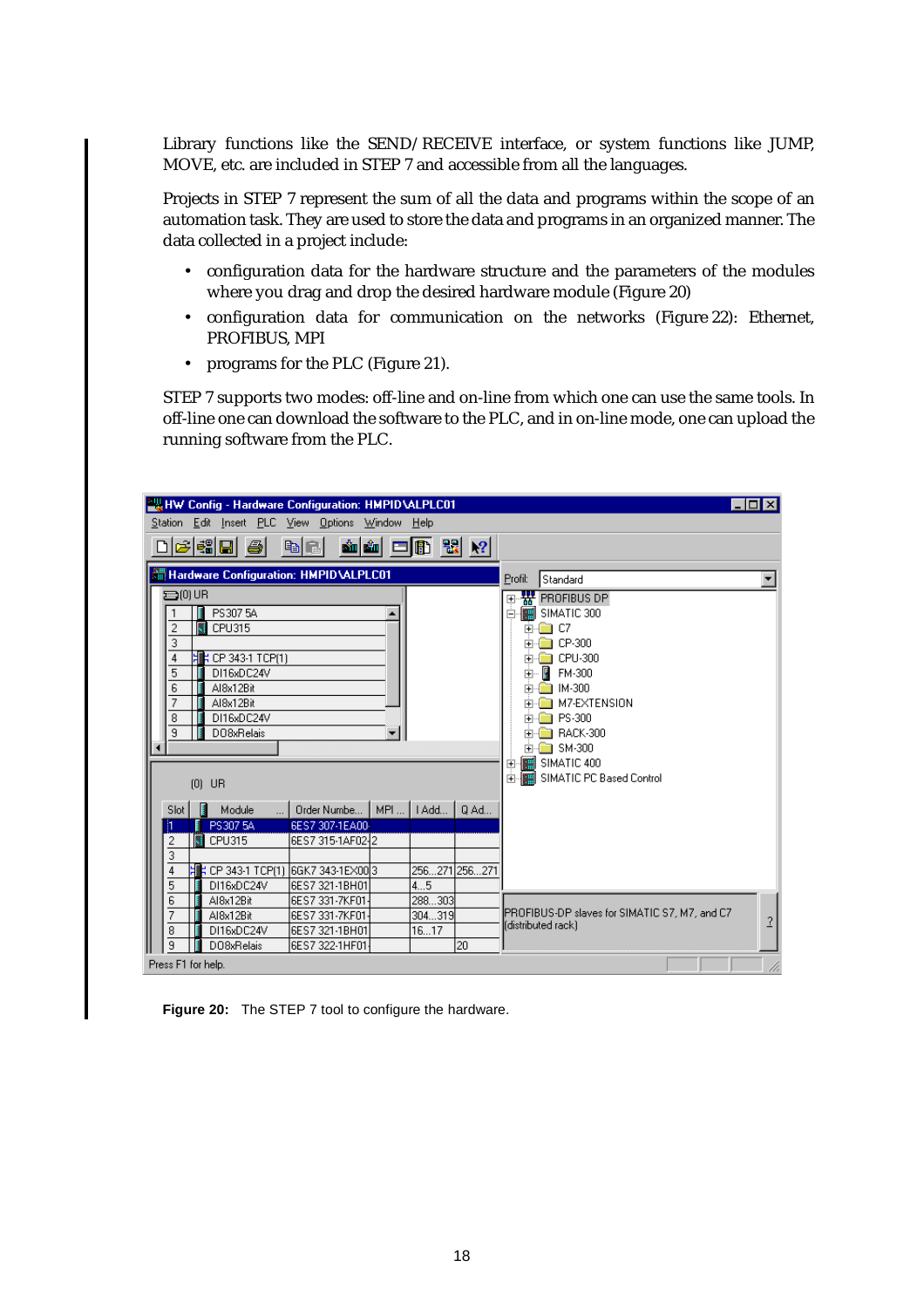| SIMATIC Manager - HMPID                                         |                   |                   |                 | $\blacksquare\square$ |
|-----------------------------------------------------------------|-------------------|-------------------|-----------------|-----------------------|
| Edit Insert PLC View Options<br>File                            | Help<br>Window    |                   |                 |                       |
| de 81#                                                          | X & B & 2 Y 2 E H |                   | $\mathbf{R}^2$  |                       |
| A HMPID - < Offline> (Project) -- D:\SIEMENS\STEP7\S7PROJ\HMPID |                   |                   |                 | - 101                 |
| <b>HMPID</b><br>ÆΒ                                              | System Data       | $\Box$ FB2        | $\Box$ FB21     |                       |
|                                                                 | $\Box$ FB31       | $\Box$ FB41       | $\Box$ FB71     |                       |
| - 增; CP 343-1 TCP[1]<br>Ė                                       | $\Box$ FB101      | a⊒ FC1            | $\bigoplus$ FC2 |                       |
| CPU315<br>Ėŀ                                                    | l⊫ FC3            | t⊟⊦FC4            | $\bigoplus$ FC5 |                       |
| S7 Program[1]<br>[—]⊹<br>37                                     | la⊐⊦DB1           | t⊟⊦DB2            | $\Box$ DB20     |                       |
| <b>B</b> Source Files<br>l∓⊡                                    | $\Box$ DB21       | $\Box$ DB30       | $\Box$ DB31     |                       |
| <b>Blocks</b>                                                   | $\Box$ DB40       | t⊒⊦DB41           | $\oplus$ DB70   |                       |
|                                                                 | $\Box$ DB71       | $\oplus$ DB100    | $\oplus$ DB101  |                       |
|                                                                 | $\Box$ OB1        | $\bigoplus$ OB100 | t⊟⊦VAT1         |                       |
|                                                                 |                   |                   |                 |                       |
| Press F1 for help.                                              |                   |                   |                 |                       |

**Figure 21:** Blocks and functions of the HMPID PLC user program.

| Network Edit Insert PLC View Options Window Help                                                                                                                                                                 | 器NETPRO: Configuring Networks - Network To Project 'D:\SIEMENS\STEP7\S7PROJ\H ■■■                                                                                                                                                                             |
|------------------------------------------------------------------------------------------------------------------------------------------------------------------------------------------------------------------|---------------------------------------------------------------------------------------------------------------------------------------------------------------------------------------------------------------------------------------------------------------|
| $\mathbb{S}$ $\boxed{\mathbb{B} \triangle}$ $\mathbb{R}$<br>$\blacksquare$ $\clubsuit$ be $\blacksquare$<br>-⊁<br>$\lvert \mathcal{A} \rvert$                                                                    |                                                                                                                                                                                                                                                               |
| <b>A</b> Network To Project 'D:\SIEME <b>HO X</b><br>▲<br>MP(1)<br>MPI<br>ALPLC01<br>CPU CP<br>315 343<br>$\cdot$ HH<br>ш<br>п.<br>2<br>Ethernet-162<br>Industrial Ethernet<br>Local ID<br>Partner ID<br>Partner | Select Network Objects<br><b>W</b> PROFIBUS DP<br>$\overline{+}$<br>Stations<br>÷.<br>Ėŀ<br>본 Other Station<br>본 PG/PC<br>SIMATIC 300<br><b>MI</b> SIMATIC 400<br><b>■ SIMATICS5</b><br>Subnets<br>FH<br>平 Industrial Ethernet<br>‡≖ мег<br>空 PROFIBUS<br>PTP |
| Ready                                                                                                                                                                                                            | PROFIBUS-DP slaves for SIMATIC S7, M7, and C7<br>$\overline{1}$<br>(distributed rack)                                                                                                                                                                         |

**Figure 22:** The STEP 7 tool to configure the networks.

The user program and the PLC configuration can be downloaded with STEP 7 by MPI, PROFIBUS or Ethernet. In the case of Ethernet, the IP number of the card has to be entered first by MPI bus.

A Graphical debugger is available in STEP 7. The variables: inputs, outputs, bit memory, counters, peripheral outputs and elements of DB can be displayed (monitored) and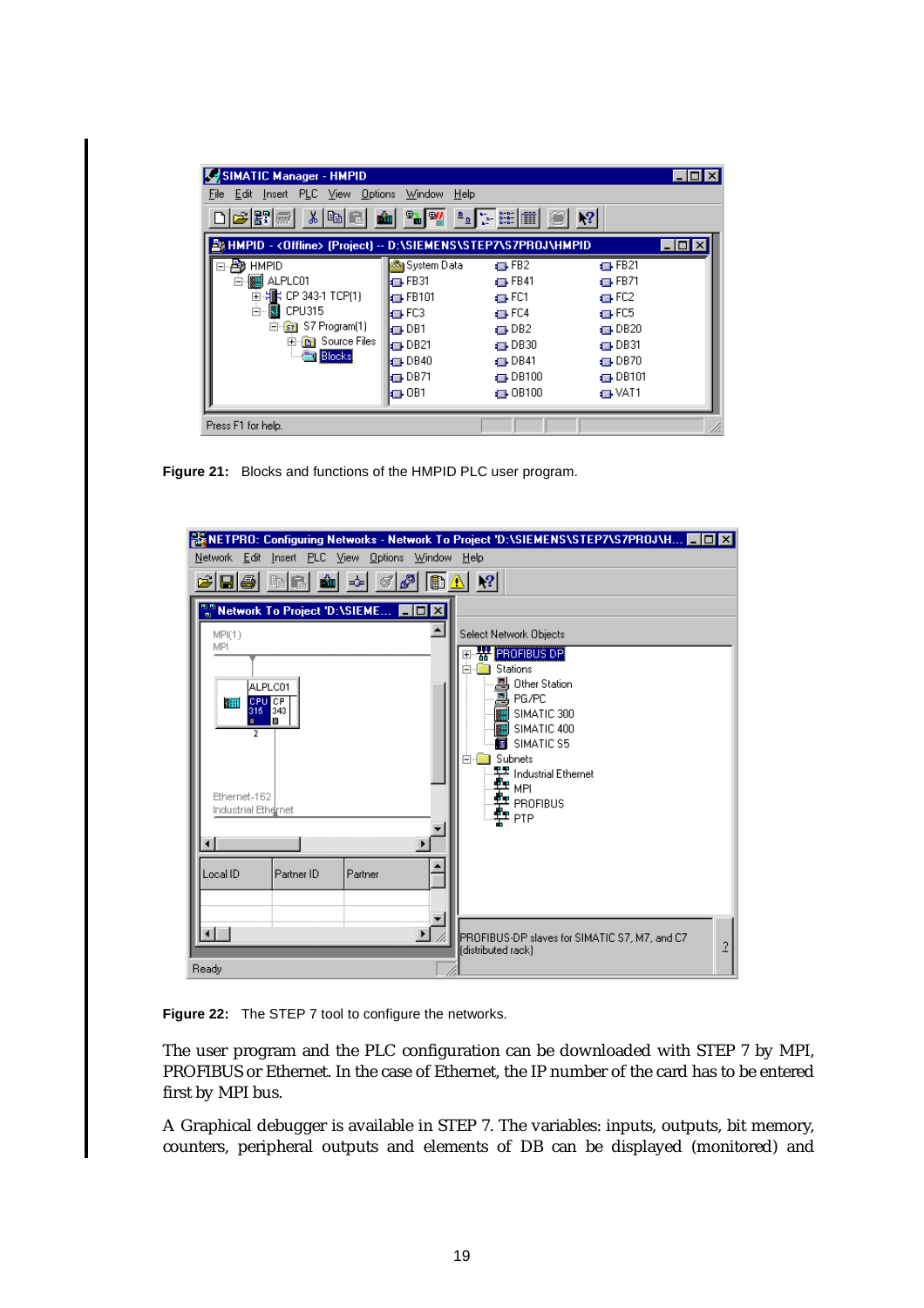modified. In STL language, the program is debugged via step by step execution and setting breakpoint or by displaying the content of the registers of the statements. FBD and LAD programs are debugged by showing the signal flow within the network of a block.

The CPU and I/O module diagnostic buffer in which are stored the online warnings or errors during execution is accessible within STEP 7.

#### **3.3 OPC**

OPC is an acronym for OLE for Process Control and is used as a standard interface for communication in automation engineering. OLE includes the component model of Microsoft. The OPC interface is the specification of a uniform and vendor independent software interface based on OLE. It was developed as an industrial standard by leading firms in the field of automation with the support of Microsoft.

Although OPC is primarily designed for accessing data from a networked server, OPC interfaces can be used in many places within an application. At the lowest level they can get raw data from physical devices into a SCADA or DCS, or from the SCADA or DCS system into other client application such as Business management, etc. An OPC server can be built to allow a client application to access data from different OPC servers from different OPC vendors running on different nodes (Figure 23), i.e. one to many relationship. Development kits for writing OPC Servers and OPC Clients are available for several platforms.



**Figure 23:** OPC client/server relationship

OLE is based on COM[12] (Component Object Model) from Microsoft. COM defines a standard that allows objects to be defined as separate units under Windows and to access these units beyond the limits of a process. Objects can be seen as extensions to the operating system, they are not dependent on programming languages and are available in principle to all applications. The COM component model has a client/server architecture. The server provides defined services to a client application that requests and uses the services.

With Windows NT, version 4, the COM specification was extended to DCOM[12] (Distributed COM) in order to allow objects also to be accessed outside the computer on which they are located. Objects used by an application can be distributed throughout a network.

OLE objects provide their services through defined interfaces (Figure 24). The implementation of an object, data and code, remains hidden to the user of the object. Each OLE object provides an "IUnknown" interface. All other interfaces in OLE are derived from IUnknown. The IUnknown interface provides clients with pointers to other interfaces for a given object and manages the behavior of an object.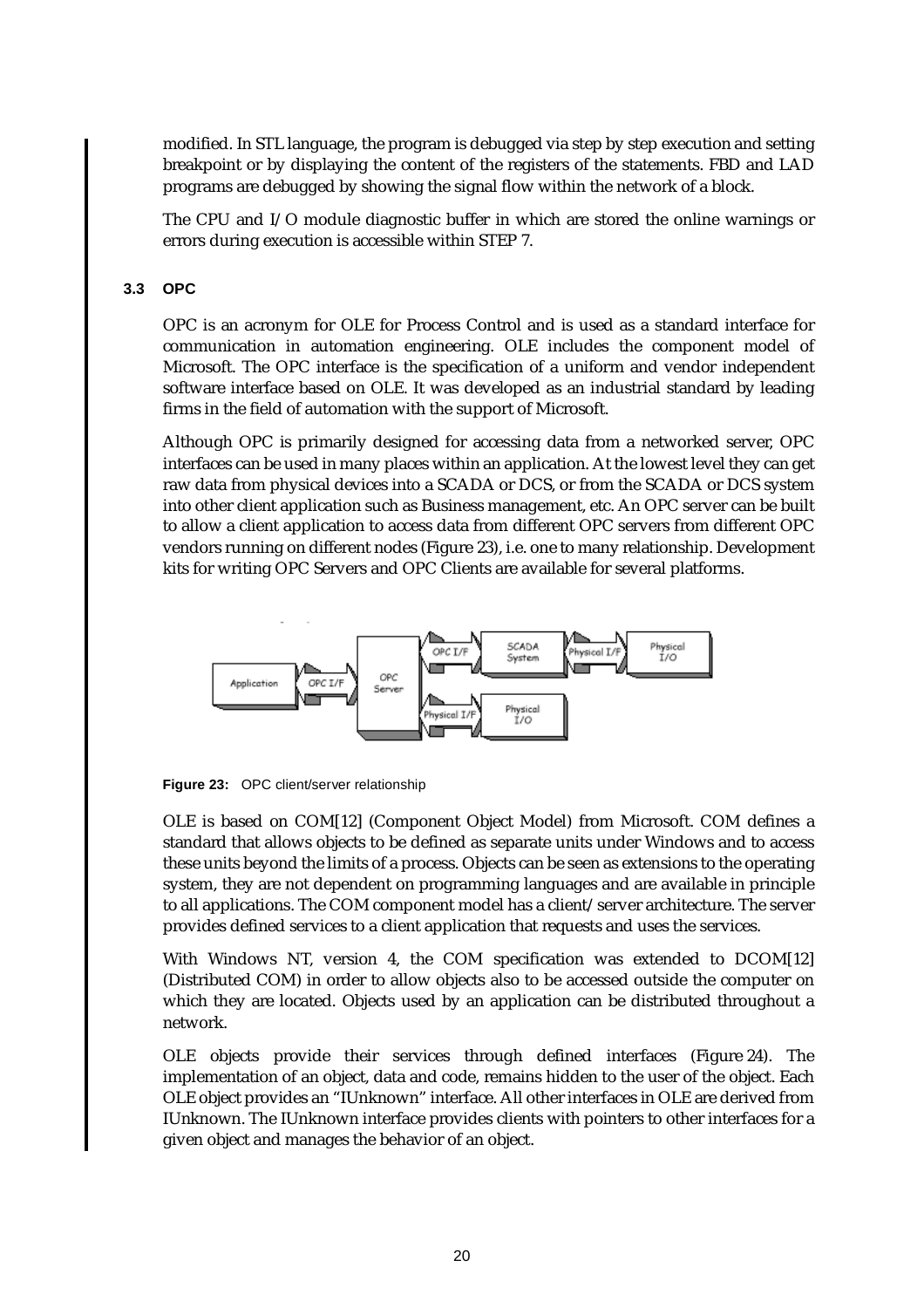

**Figure 24:** OLE object interface.

#### 3.3.1 Interface types

An OPC server supports two different types of interface (Figure 25) used by the client to communicate with the server:

- Custom interface mainly used by  $C/C++$  applications for maximum performance
- Automation interface used by applications based on scripting languages such as VB (Visual Basic).

OPC servers must implement the custom interface and optionally the automation interface.





The OPC specification[8] defines the characteristics of a COM interface but not the implementation of such an interface. It specifies the behavior that the interfaces are expected to provide to the client applications. The specification expects that the server will consolidate and optimize data access requested by the various clients to promote efficient communication with the physical device. For input (Read), data returned by the device will be buffered for asynchronous dispatching or synchronous collection by different OPC clients. For output (Write), the OPC server updates the data send by the client on the physical device.

An OPC server includes three types of objects: the OPC Server object itself, the OPC Group object and the OPC Item object (Figure 26).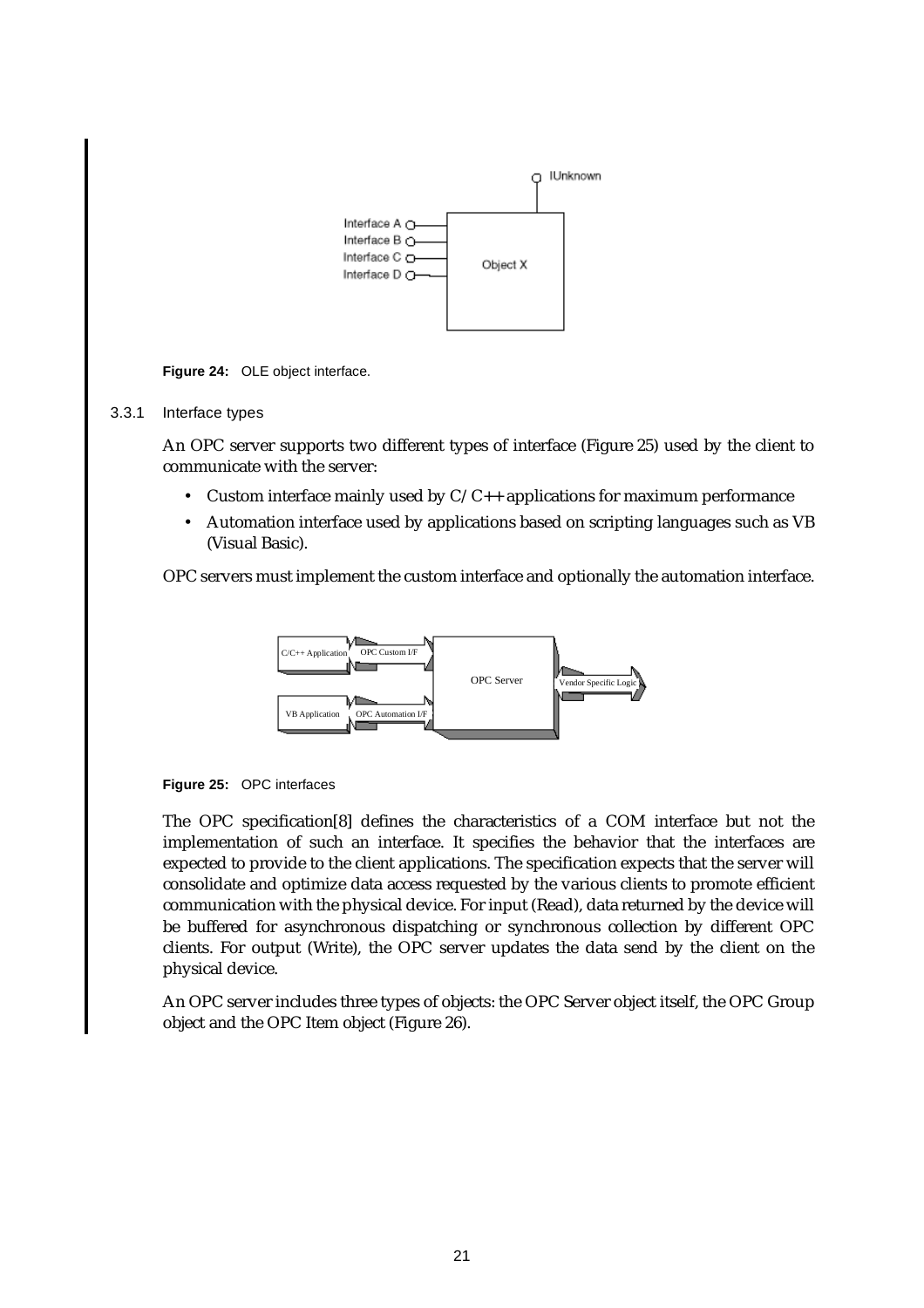

**Figure 26:** OPC object relationship.

#### 3.3.2 OPC Item

The OPC Item object represents the connections to data sources within the server. An OPC item is not directly accessible as an object by an OPC Client. Therefore, there is no external interface defined for an OPC Item object. All access to an OPC Item passes via the OPC Group object that contains the OPC Item. Associated with each item is a Value, Quality (quality of the value) and Time Stamp attribute. The value is of type VARIANT (OLE terminology): real (VT\_R4), signed char (VT\_I1), unsigned char (VT\_UI1), etc.

### 3.3.3 OPC Group

An OPC Group object includes the group object information and OPC items. Figure 27 is a summary of the OPC Objects and their interfaces. Some of the interfaces are optional indicated by [ ].



**Figure 27:** OPC Group object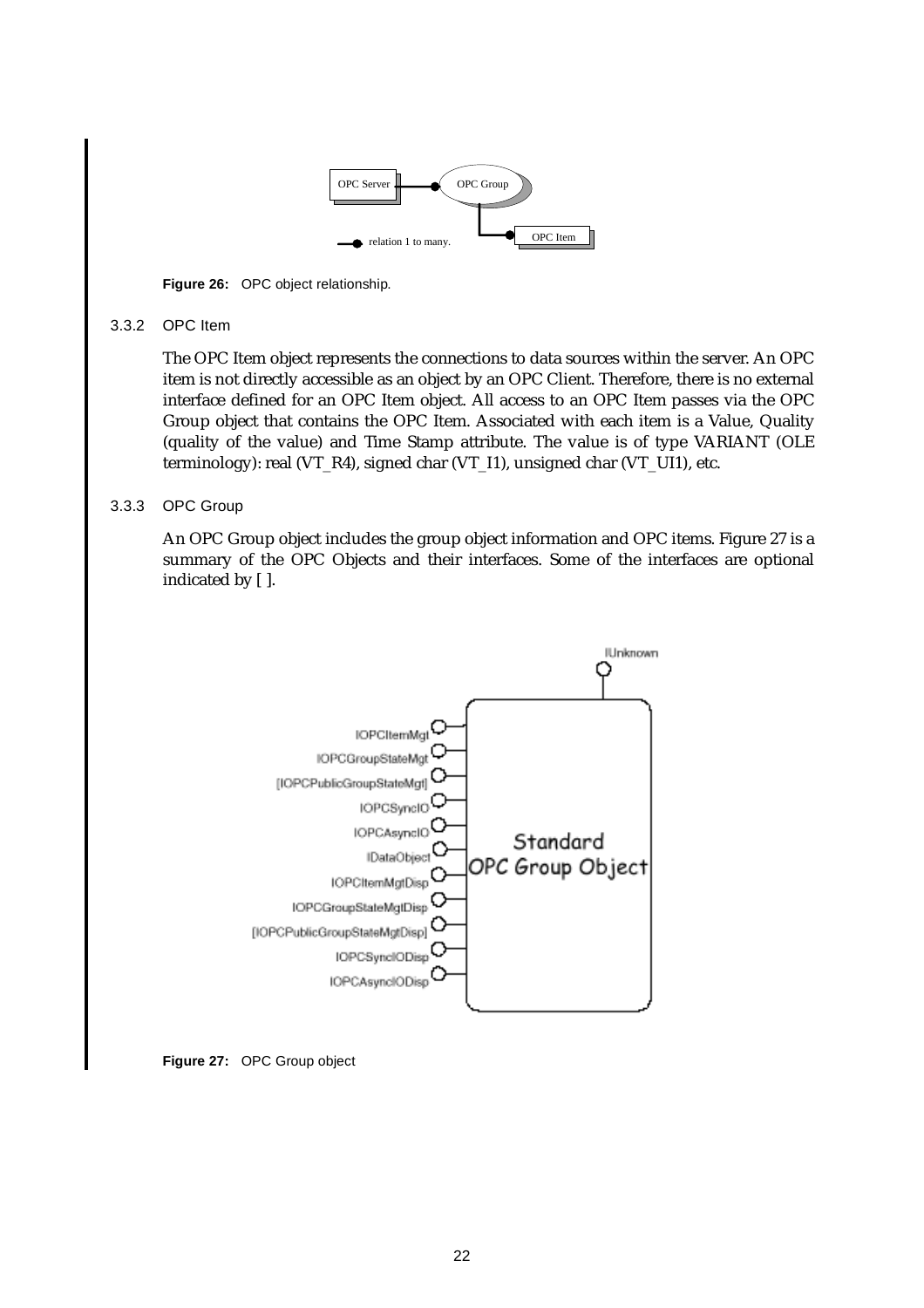The OPC Group has many attributes. Three of them are of particular interest:

• ActiveState

An OPC Server can not only read and write the values of process variables but also monitor specific conditions. Monitoring means that the OPC Server checks whether the value of the process variable has crossed a deadband (see PercentDeadBand) after a time interval (see UpdateRate) has elapsed. In which case the value is automatically sent to the OPC Clients. Each OPC Group and each OPC Item have an ActiveState attribute. An OPC Client can disable or enable the ActiveState of an OPC item or an OPC Group.

• UpdateRate

The UpdateRate is the interval at which the OPC Server checks the value of an OPC Item that is monitored.

• PercentDeadBand

This deadband applies only to an OPC Item of type analog. The monitored value is only sent to the client if it has changed by more than the specified percentage of range (minimum and maximum of the value).

3.3.4 OPC Server

The OPC Server object holds information about server status, version, etc. It contains the OPC Group objects and provides the functionality to an OPC client to create and manipulate OPC Group objects. Figure 28 is a summary of the OPC Objects and their interfaces. Some of the interfaces are optional indicated by [ ].



**Figure 28:** OPC Server object

CACHE data and DEVICE data are defined as part of the interface of the OPC Group object. Details for the implementation are, however, not given in the specification but it is assumed that most OPC Servers will implement some sort of CACHE. The CACHE should reflect the latest value of the data as well as the quality attribute and time stamp. Access to the CACHE data is expected to be fast against access to the DEVICE data that implies a complete acquisition cycle.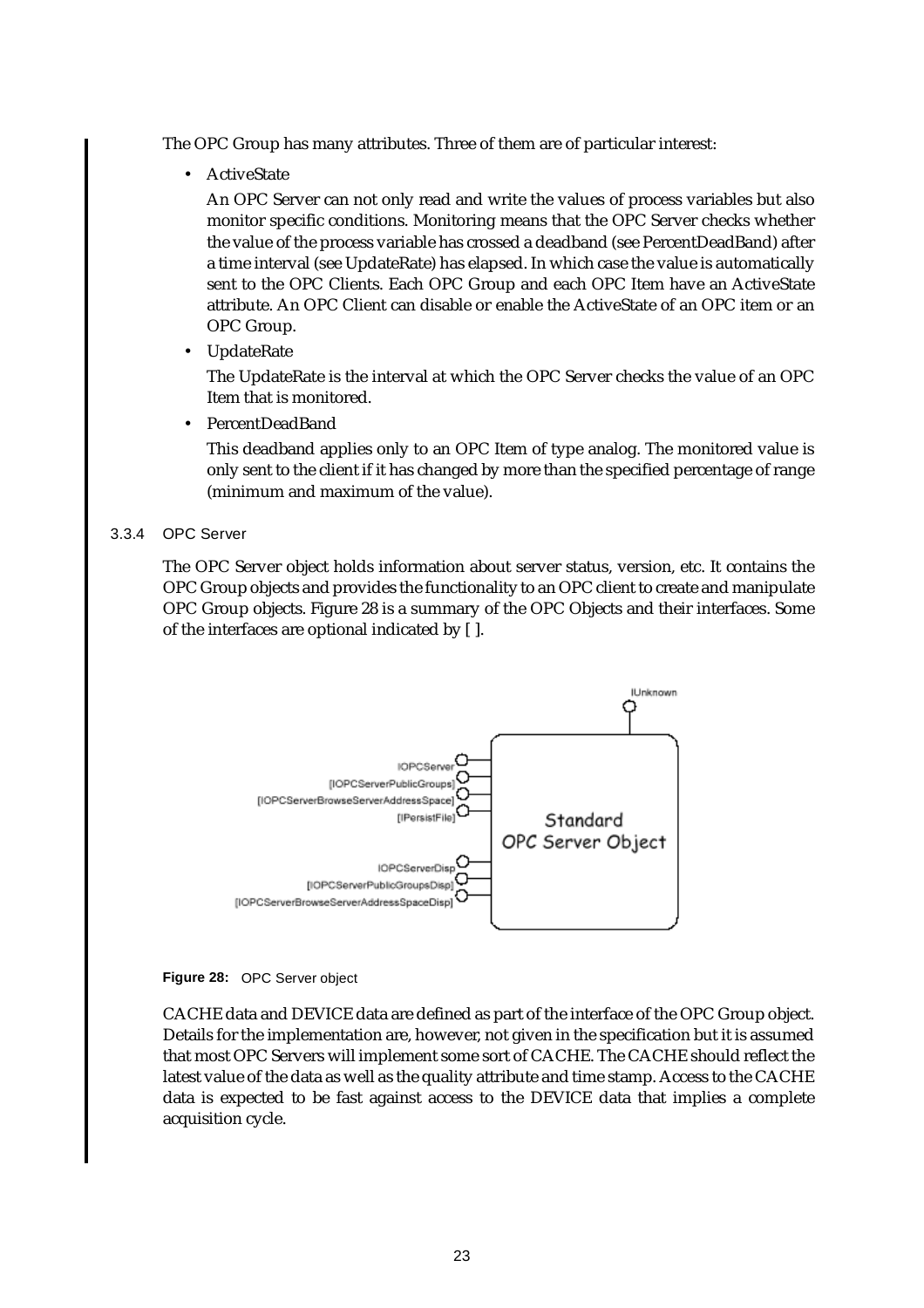Each client application is responsible for storing persistently the relevant client configuration information (OPC Group and OPC item definitions). It is important to distinguish the address space of the server or server configuration like the OPC Item list and subsets of this space that a particular client may be interested in at a particular time (OPC Group and OPC Item). The implementation of the server address space will depend on the application and could be:

- entirely fixed (e.g. dedicated interface to a particular device)
- configured entirely outside of the OPC environment (e.g. interface to an existing external system)
- automatically configured at start-up by a server which can poll the existing system to inquire about installed hardware or interfaces
- automatically configured on the fly by a server based on the names of the data items the client applications are currently requesting.

It is assumed that the server address space is managed within the server.

#### 3.3.5 OPC Client

An OPC Client directs the server to create, manage and delete the OPC Groups. The OPC Client can define one or more OPC Items in each OPC Group in order to access the desired data and to subscribe to a list of items. Public groups are treated like server defined groups or used for persistent storage by an OPC server. The concept allows to share configuration data information across multiple client applications. Public groups can be created where only one client application defines the OPC Items and other client applications access the information by connecting to the public groups.

Synchronization is the ability of a client to read or write multiple values and attributes in a single transaction. Serialization is the ability of a client to control the order in which write transactions are executed.

#### 3.3.6 Access Security

OPC access security is based on the COM/DCOM scheme. There is no security specific coding inside the DCOM client/server application. Developers and administrators configure the security setting for each component using the NT configuration tool dcomcnfg. The three main parameters are:

- configuration: normally left to the administrator of Windows NT
- launch: defines which user or group of users is allowed to launch the server and retrieve objects
- access: defines which user or group of users is allowed to issue calls on the objects when the connection between a client and a server has been established.

No permissions can be defined for OPC Groups or OPC Items for different users within an OPC Server. If the OPC Server computer and the OPC Client computer are not in the same network domain (like the CERN domain for NICE) then users defined in the access and launch permission should be declared in the OPC Client computer. DCOM transmits the username of the calling client application to the remote computer where the corresponding component is running.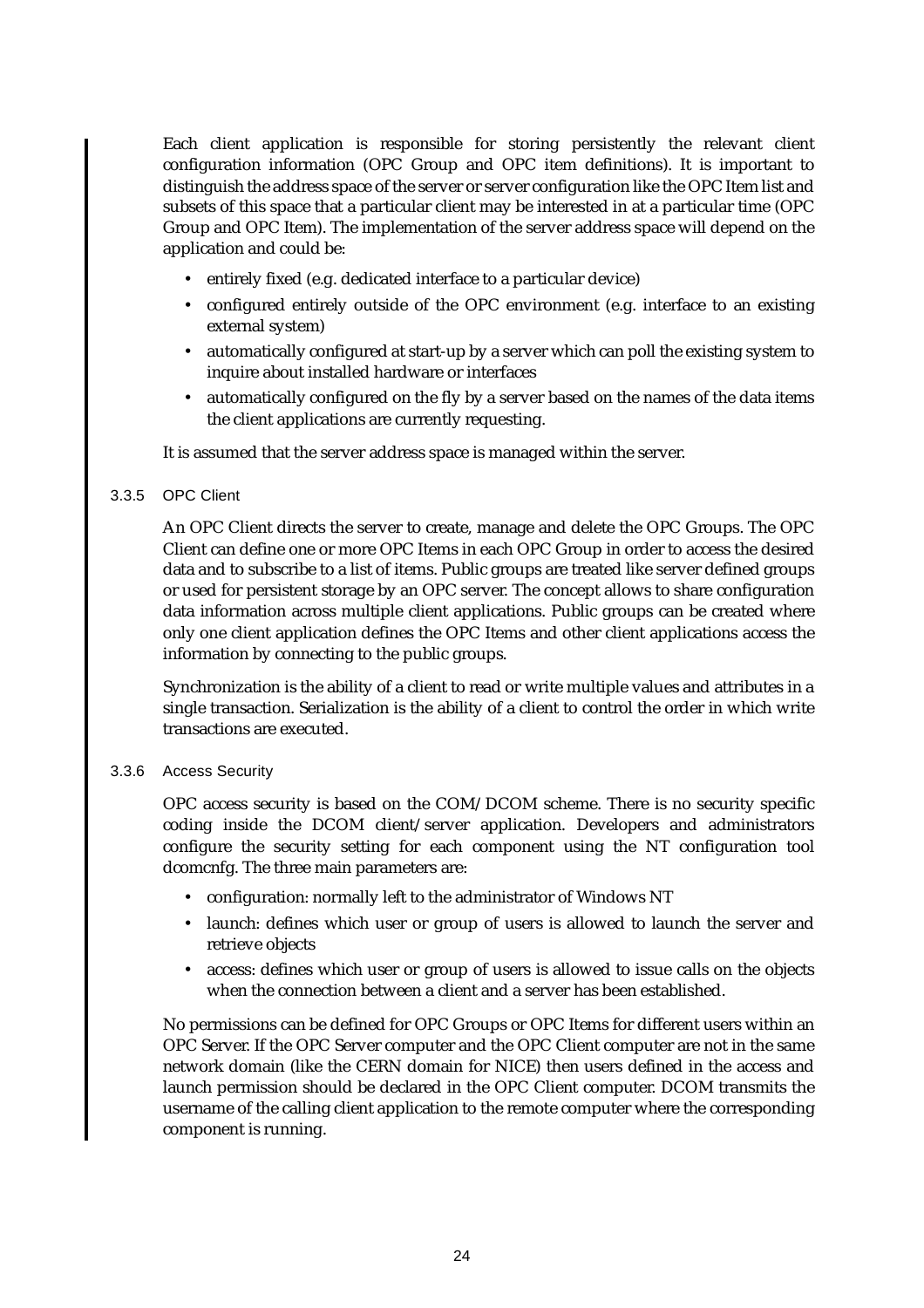DCOM maintains a background ping between a client and a server. If a client connection is lost Windows NT will detect this within 6 minutes and all the interfaces the client had requested from the server will be released.

#### 3.3.7 Integration of OPC in BridgeVIEW

BridgeVIEW can communicate with any server implementing the OPC server interface. It detects automatically all OPC Servers installed on the own PC and searches the network for OPC Servers on other computers. Unlike Device Servers, OPC Servers do not store information in the Common Configuration Database but the client needs to read all available information about server capabilities and items from the server directly.

Each BridgeVIEW I/O group (Figure 5) created in the Tag Configuration Editor is automatically mapped to an OPC Group in the OPC Server with the same attributes. The Item name of the BridgeVIEW tag (Figure 4) is the OPC ItemID (Item IDentificator).

BridgeVIEW uses intensively the Active mechanism (See ActiveState) of OPC. The OPC Groups and OPC Items are saved in the .scf file. It is not possible with the BridgeVIEW OPC Client to request a "Read" on OPC Items.

### 3.3.8 SIEMENS OPC Server

SIEMENS provides an OPC Server for SIMATIC NET on Windows NT. This server allows simple access to SIMATIC NET networks for any Windows application that supports the custom or automation OPC interface. The SIEMENS OPC Server connects to the PLC via PROFIBUS or Ethernet using the S7 database configured by the COML S7 tool (Section 3.2.2). The ItemID is the identificator of the OPC Item. It is a string with the following structure: [Protocol-ID:<connection-name>]variable-name. The Protocol-ID is DP for PROFIBUS and S7 for S7 communication over PROFIBUS or Ethernet. The management of the connection is handled by the OPC Server and is hidden from the user. The connection name consists of three parts separated by the character "|":

- the specified name of the S7 connection (e.g.: AL-PLC) defined in the S7 database
- the VFD at which the OPC Server will log on (e.g.: VFD) defined in the S7 database
- the name of the communication processor (e.g.: S7ONLINE when using the SOFTNET package for connection via an Ethernet PC card)

The OPC Server allows access to the following data: data blocks (DB), inputs (I), outputs (Q), peripheral inputs (PI), peripheral output (PQ), memory bit (M), timers (T) and counters (C). Three other items are defined for handling the communication and connections:

- &identify(): provides information about the attributes of a device
- &status(): provides the status of the device
- &statepath(connection-name): provides information on the status of the connection with the remote device.

OPC Items which are not in the address space of the OPC Server (OPC Item list) are dynamically created when an OPC Client connects to them.

The OPC Server for SIMATIC NET can support simultaneous operation on the DP and S7 protocol. The S7 OPC Server can use two different procedures of the S7 protocol to obtain the value of a process variable. It can poll the values of the variables at a selected interval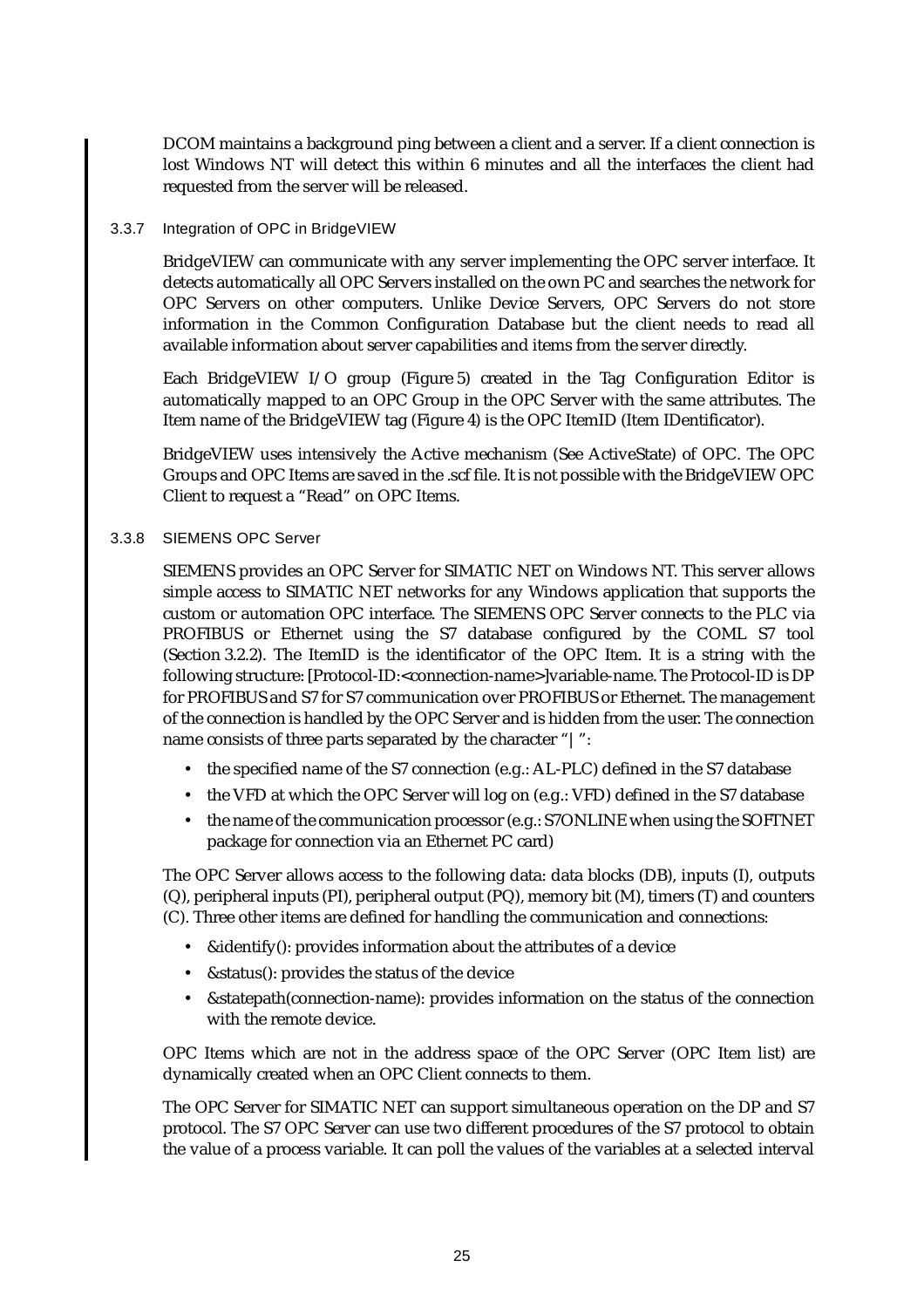by sending read requests to the remote partner devices or use the "Remote from Partner Device" mode. The partner reports the values of the required variables automatically to the OPC Server at selectable intervals. This reduces the load on the OPC Server. However, the number of variables that a remote partner can report is limited by the resources of the PLC.

# **4 Comments on Hardware and Development tools**

The hardware and software environment was entirely new to the team. The following comments reflect, therefore, also the experience gained during the learning phase.

### **4.1 PLC and input/output**

PLCs are well adapted to a two level architecture where the control process must be independent of the supervisory system and where the system (I/O readout, closed loop control, etc.) needs to be reliable and independent from the communication network or a remote computer.

The installation of the PLC and the input/output modules is straight forward and fast. Accessing the IOs does not require any programming. The analog input modules are configurable for a wide range of parameters like voltage, current, resistor, pt100, etc. The connectors are state of the art technology and are specific for each module type. The values at the analog inputs are continuously read and converted to digital. Different filters for noise rejection can be selected with the configuration tools.

The number of input/output modules connected to the CPU bus is limited and depends on CPU type. A maximum of 8 modules can be connected in the same chassis and up to 32 with a rack extension. A wide range of analog readout modules exist. But SIEMENS digital input/output modules with a CPU bus connection are restricted to 0-24V or 220V/130V. No TTL input/output modules are available. Without the optional battery backup the user program has to be downloaded after every power off.

Detailed knowledge of the PLC architecture and functionality is required to develop a user program. Initially the people involved had no knowledge of SIEMENS PLC S7. The documentation on the PLC and a "quick start" manual are a good help to shorten the learning time. Only half a day was necessary to configure correctly the input/output modules and to read/write digital and analog values. But the documentation on writing a user program, calling FCs or FBs or to use the return value of the calling block, etc. is incomplete and unsatisfactory.

The SIEMENS PLC operates in polling mode with defined execution cycles. The OBs and the number of blocks (FBs, FCs and DBs) which can be created and the programming languages depend on the CPU type but all S7-300 CPUs support STL, LAD and FBD. To read analog and digital inputs at different scan rates requires complex programming. The digital inputs are read before every CPU cycle, and the digital outputs are written after every cycle. The analog inputs are not automatically read by the CPU, the user program must access the PI with the corresponding address to get the analog values and PQ to write analog values. Data read through Ethernet or read from PROFIBUS have to be transferred into the CPU memory through SFC or SFB blocks. The Ethernet connection seems stable but no tests were made for PLC to PLC communications.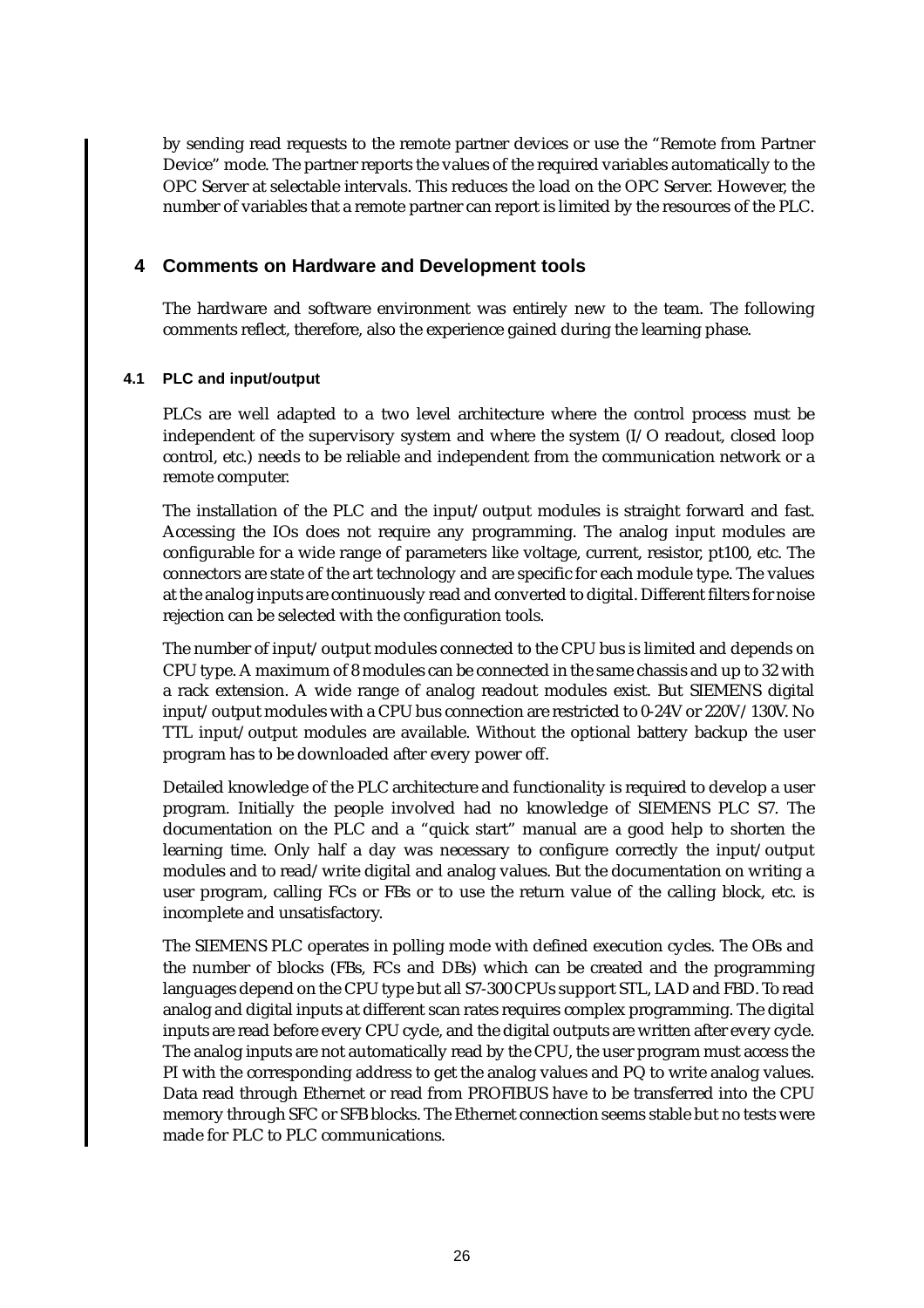#### **4.2 STEP 7, languages and tools**

STEP 7 is the SIEMENS development software to configure and program the S7 PLCs. It is an intuitive graphical tool. The FBD, STL and LAD languages are include in the basic version. Other languages are optional and must be purchased. They are not recommended for small S7-300 CPUs. STEP 7 allows to archive and retrieve projects and to create shared libraries. The tool is powerful and easy to use. There is also a utility to connect to the PLC and debug the hardware.

Starting to work with STEP 7 is easy and fast. Two weeks only were needed to communicate with the PLC and understand how it works, use STEP 7 and its tools, write a small program in the FBD language, run it, debug it and test it. A one day initiation from a person with some experience of STEP 7 helped, however, significantly.

The library provided with the languages are quite extensive. However, documentation on functions and on the CPU registers is incomplete. Dynamic checking of the connection type is performed during the writing of user programs with FBD. Symbolic addressing of variables used in any block inside a project can be used instead of direct memory access. Step by step debugging is only available for the STL language. A FBD program can be debugged by analyzing the signal flow inside the network of a block. Unfortunately, the debugger shows just the signal flow of the block which is visible in the open window. A "step into" facility when calling a block from another block is missing. However, the run-time diagnostic buffer of the CPU and the I/O modules can be accessed for debugging.

The S7 database in the PC for PC to PLC communication is created with the COML S7 tool. The relevant documentation has, unfortunately, be found to be not very clear.

#### **4.3 OPC**

The SIEMENS OPC Server polls the PLC. Fast polling rate and PC CPU load have to be balanced for best system use. The OPC Items are dynamically created in the Server when an OPC Client requests an "AddItem" for an Item which does not exist. Unfortunately, they cannot be deleted. One solution is to re-start the OPC Server with a new S7 database.

In the HMPID prototype, the OPC Server and the OPC Client run in the same PC. Successful tests were made in the laboratory to access the OPC Server from another computer.

The OPC Server seems to be reliable. It is able to detect and recover from a connection failure with the PLC. No tests on performance, reliability, etc. were done in the context of this project but information is available from the OPC foundation WEB site[8].

#### **4.4 BridgeVIEW**

The fundamentals of BridgeVIEW are rather easy to learn, but for more advanced features more detailed documentation would be desirable. The development of a HMI (Human Machine Interface) is straight forward. A majority of the supervisory facilities are readily implemented, but the collection of supplied front panel objects for animation is rather restricted. Adjusting the size of objects in the front panel is very tedious especially for small objects, e.g. when the size of an object needs to be related to the size of some other object. Moreover, resizing the panel window does not resize the objects as well.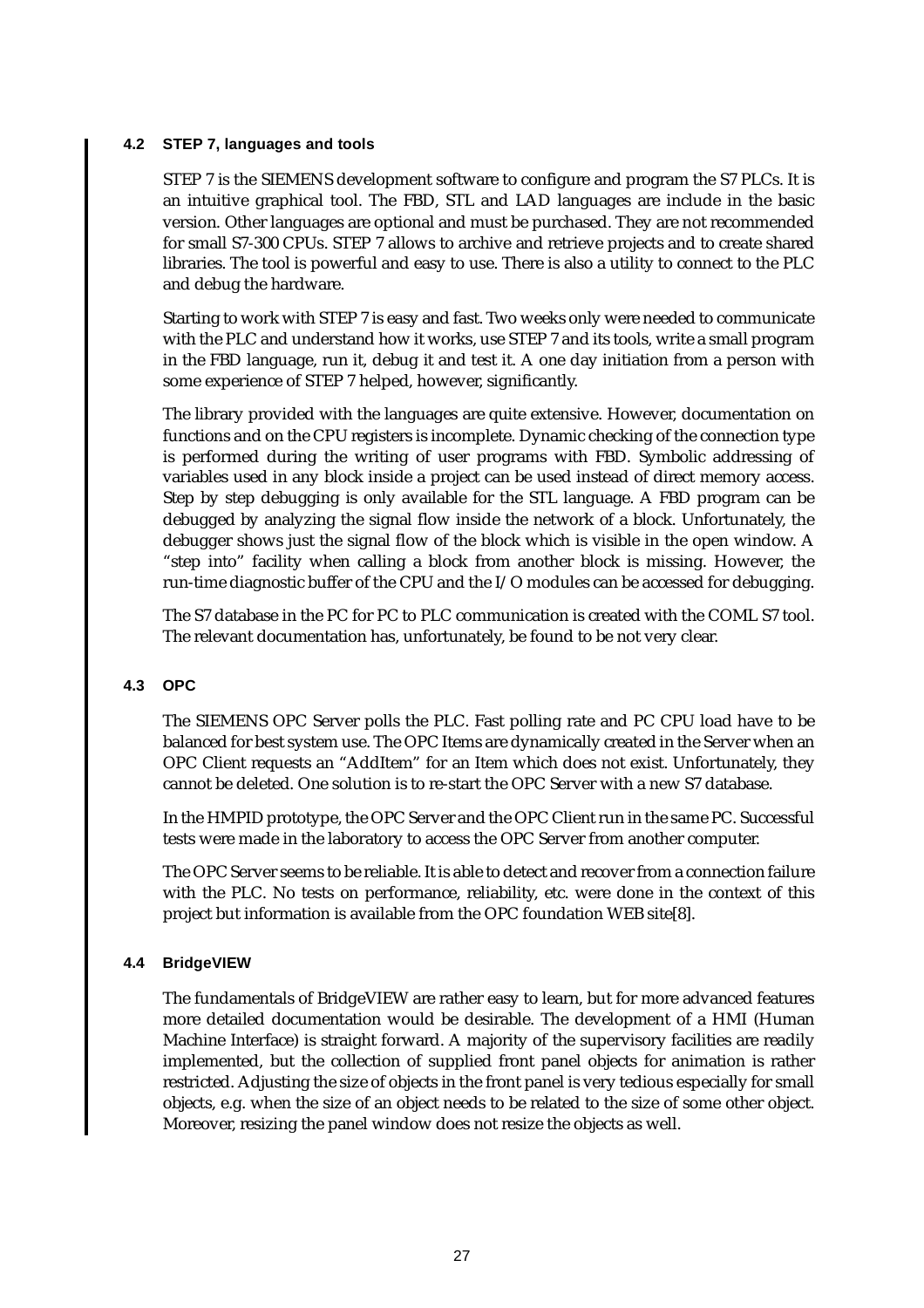The configuration tools (tag configuration editor, server explorer) are user friendly. Exporting and importing configurations is simple and was used to run a copy of the application on a remote OPC Server.

During the development, a VI Test Server developed for the TRT Gas prototype was used to simulate the SIEMENS OPC Server. The BridgeVIEW program could therefore be developed faster without direct link to the PLC.

Wizards, inside BridgeVIEW, allow to create the G programs for the HMI. They are very helpful to connect front panel controls or indicators with tags and to create diagrams to open and close panels. A control, in BridgeVIEW terms, is an object that can receive a value and can be connected to an input/output tag. The underlying G code periodically checks if the value of a control is different from the last value sent to the BridgeVIEW server (OPC Client) of the tag. In this case the new value is sent to the server and written into the RTDB when the BridgeVIEW server reads it. If the BridgeVIEW server is unable to send this value to the hardware, the same value can only be sent again after modifying the wizard code or by setting a different value first and then subsequently the initial one.

The BridgeVIEW panel, i.e. the graphical interface including the control object is executed periodically even if the value has not changed which is very inefficient since BridgeVIEW needs to evaluate each time the value of the control and to execute the G code connected to this control.

BridgeVIEW provides also a wizard for creating the G code for the alarm panel. However, the generated G code had to be edited to include also the acknowledgment of the alarms.

Similarly, tags that are not already initialized when the engine is started do not generate alarms. Therefore, the code generated by the wizard was modified in order to show uninitialized values to the operator.

#### 4.4.1 BridgeVIEW and OPC

The OPC Client of BridgeVIEW is using the Active mechanism of OPC (See ActiveState). It is not possible to read periodically an OPC Item. In the "OPC DCOM White Paper"[8] available on the OPC foundation web site, it is written that an OPC Client can detect a failure of the OPC Server by periodical calls like 'IOPCServer->GetStatus()'. BridgeVIEW does not implement that protocol and therefore it is unable to detect OPC Server failure. An alarm error status on the tag is only raised, as soon as the client tries to write to an OPC Item otherwise no alarms are generated. In addition, BridgeVIEW can only connect again to the OPC Server after the engine is re-started.

## **5 Conclusion**

PLCs are a suitable solution where the control process must be independent of the supervisory system and where the system (I/O readout, closed loop control, etc.) needs to be reliable and independent from the communication network or a remote computer. The programming tools are intuitive and easy to use.

BridgeVIEW is adequate for the development of supervisory applications for small prototypes. It is flexible enough to develop the user interface required for the prototype HMPID liquid distribution.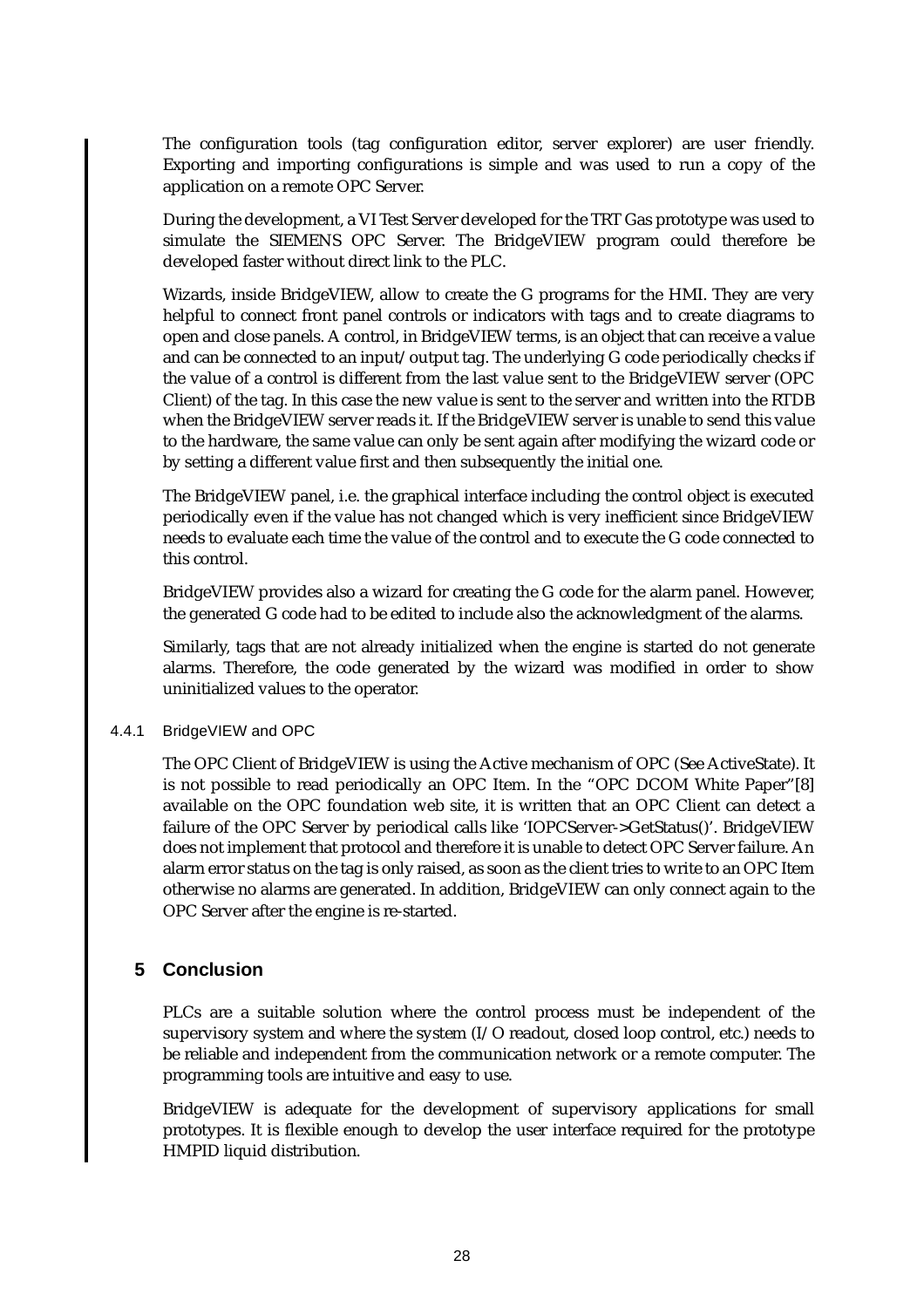OPC looks promising as a common interface between systems, especially as it allows at a later stage to migrate smoothly to another supervisory system. Whereas some documentation exists on the OPC foundation web page[8], more investigation will be necessary to study reliability, performance and general capabilities.

The ALICE-HMPID liquid distribution prototype application has a modular structure that will allow expansion to the full HMPID detector. The software at the level of the control functions in the PLC and also the supervisory level has been designed to be adaptable to different control strategies and is scalable to larger applications. The system has been tested to the full satisfaction of the users from the point of view of control functionality and the user interface. Improvements and extensions to the functionality are foreseen and will be implemented as result of operational experience.

Although the application developed was provisionally limited to a detector prototype, the experience gained will be valuable for the control of the LHC experiments.

### **Acronyms**

| OPC.          | <b>OLE</b> for Process Control                  |
|---------------|-------------------------------------------------|
| <b>SCADA.</b> | <b>Supervisory Control And Data Acquisition</b> |
| DCS.          | Distributed Control System                      |
| PLC.          | Programmable Logic Controller                   |
| HMPID.        | High-Momentum Particle IDentification           |
| RICH.         | <b>Ring Imaging CHerenkov</b>                   |

# **References**

| 1              | <b>ALICE URL:</b>                                                               |
|----------------|---------------------------------------------------------------------------------|
|                | http://www.cern.ch/ALICE/                                                       |
| $\overline{c}$ | ALICE DAQ, DCS                                                                  |
|                | http://www.cern.ch/ALICE/Projects/Detector_Control_System/                      |
|                | http://aldwww.cern.ch/                                                          |
| 3              | Test and Evaluation Station (TESt), A control system for the ALICE-HMPID liquid |
|                | distribution prototype                                                          |
|                | ALICE/99-13 Internal note-DCS                                                   |
| 4              | <b>JCOP</b> home page URL:                                                      |
|                | http://itcowww.cern.ch/jcop/                                                    |
| 5              | ALICE HMPID TDR URL:                                                            |
|                | http://www.cern.ch/ALICE/TDR/HMPID/                                             |
| 6              | National Instrument home page URL:                                              |
|                | http://www.natinst.com/                                                         |
| 7              | <b>SIEMENS:</b>                                                                 |
|                | http://www.siemens.de/en/                                                       |
| 8              | <b>OPC</b> foundation:                                                          |
|                | http://www.opcfoundation.org/                                                   |
|                | http://www.opcfoundation.org/opc_public_tech.htm                                |
| 9              | <b>Fieldbuses recommendation</b>                                                |
|                |                                                                                 |